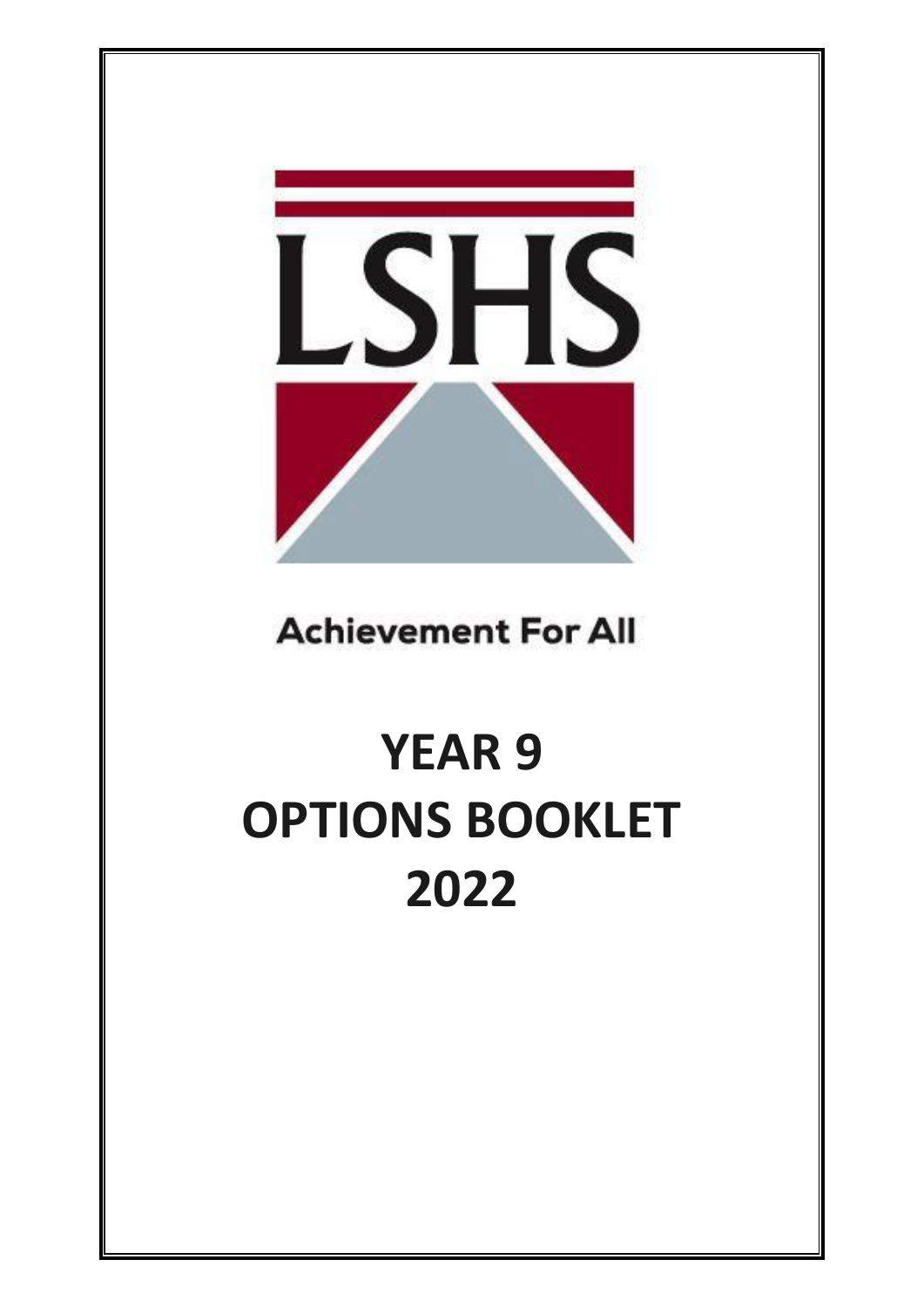# Table of Contents

| Welcome                                           | 2  |
|---------------------------------------------------|----|
| The Key Stage Four Curriculum                     | 3  |
| Art and Design GCSE                               | 5  |
| <b>Asdan Bronze and Silver Award</b>              | 6  |
| <b>Business Studies GCSE</b>                      | 7  |
| <b>Computer Science GCSE</b>                      | 8  |
| Creative Imedia: Cambridge Nationals Certificate  | 10 |
| Drama GCSE                                        | 12 |
| Design and Technology: Product Design or Textiles | 13 |
| <b>English Language GCSE</b>                      | 15 |
| <b>English Literature GCSE</b>                    | 16 |
| <b>Food Preparation and Nutrition GCSE</b>        | 17 |
| Geography GCSE                                    | 18 |
| <b>History GCSE</b>                               | 20 |
| <b>Mathematics GCSE</b>                           | 21 |
| <b>Music GCSE</b>                                 | 22 |
| Modern Foreign Languages GCSE                     | 23 |
| <b>Physical Education GCSE</b>                    | 25 |
| <b>Religious Studies</b>                          | 26 |
| <b>Combined Science Trilogy GCSE</b>              | 27 |
| <b>Triple Science GCSE</b>                        | 28 |
| <b>Frequently Asked Questions</b>                 | 29 |
| <b>Final Options Form</b>                         | 30 |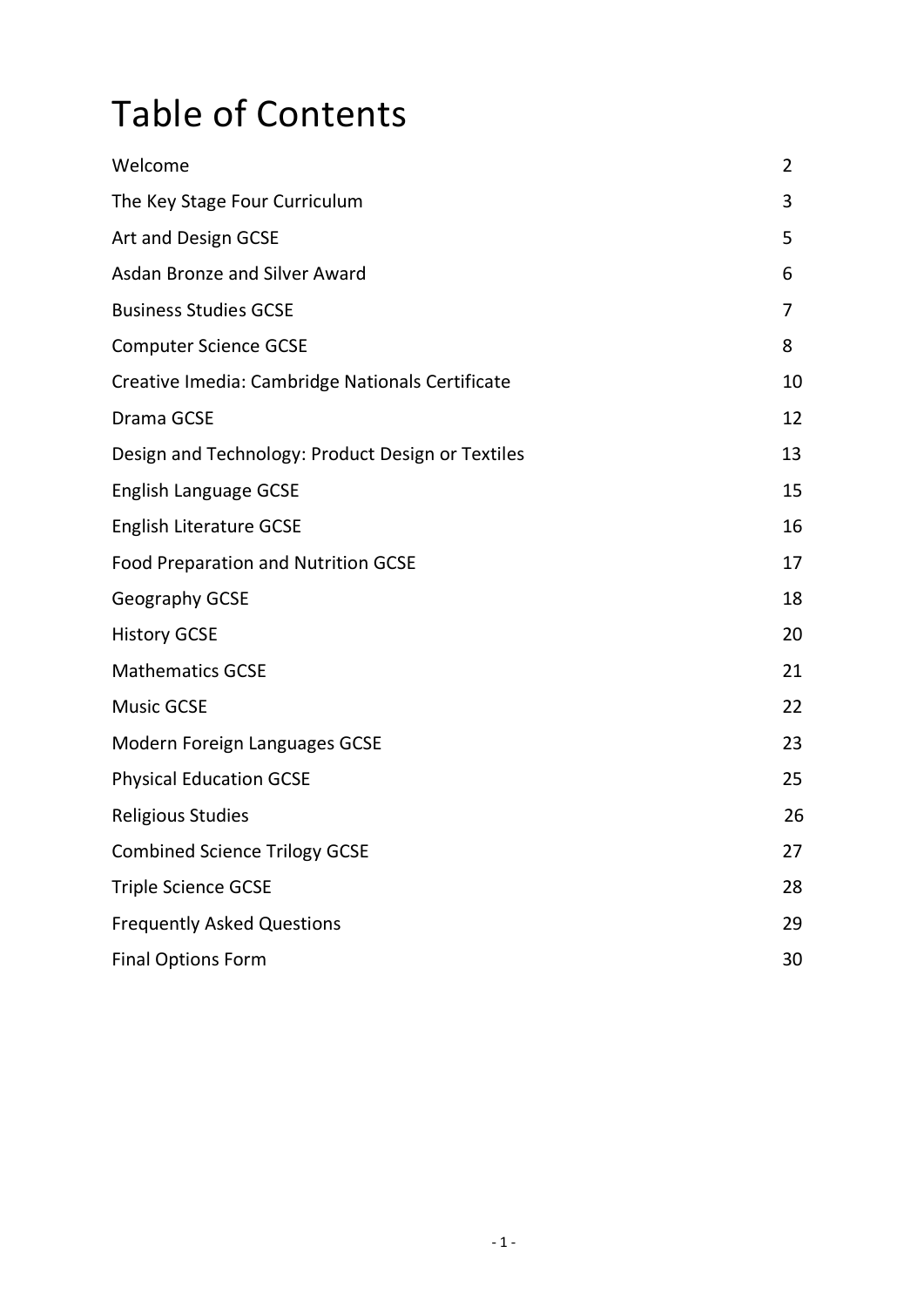# Welcome

In March 2022, students in the present Year 9 will be asked to choose the optional subjects that they would like to follow during their tenth and eleventh years of schooling.

The purpose of this booklet is to help parents and pupils make up their minds by:

- i. explaining the school curriculum in the Years 10 and 11;
- ii. giving detailed information about the qualifications available;
- iii. providing a timetable of the procedures which will be followed.

# **Key Dates:**

# **Thursday 3rd February**

Y9 Options Evening, 6pm, Long Stratton High School *This is an opportunity to hear about the options process from the Headteacher and Assistant Headteacher.*

# **Thursday 24th February**

Year 9 Parents' Evening, 3.45-6.45pm, remote *This is a perfect opportunity to discuss options choices with subject teachers.*

# **Friday 25th February**

Final options form goes live.

*Go to the school website. Click on 'students', followed by 'Y9 options' and click the link to the YR9 Option Survey 2022.*



# **Monday 28th February**

Final options form deadline

*Ensure your options form has been submitted by this deadline.*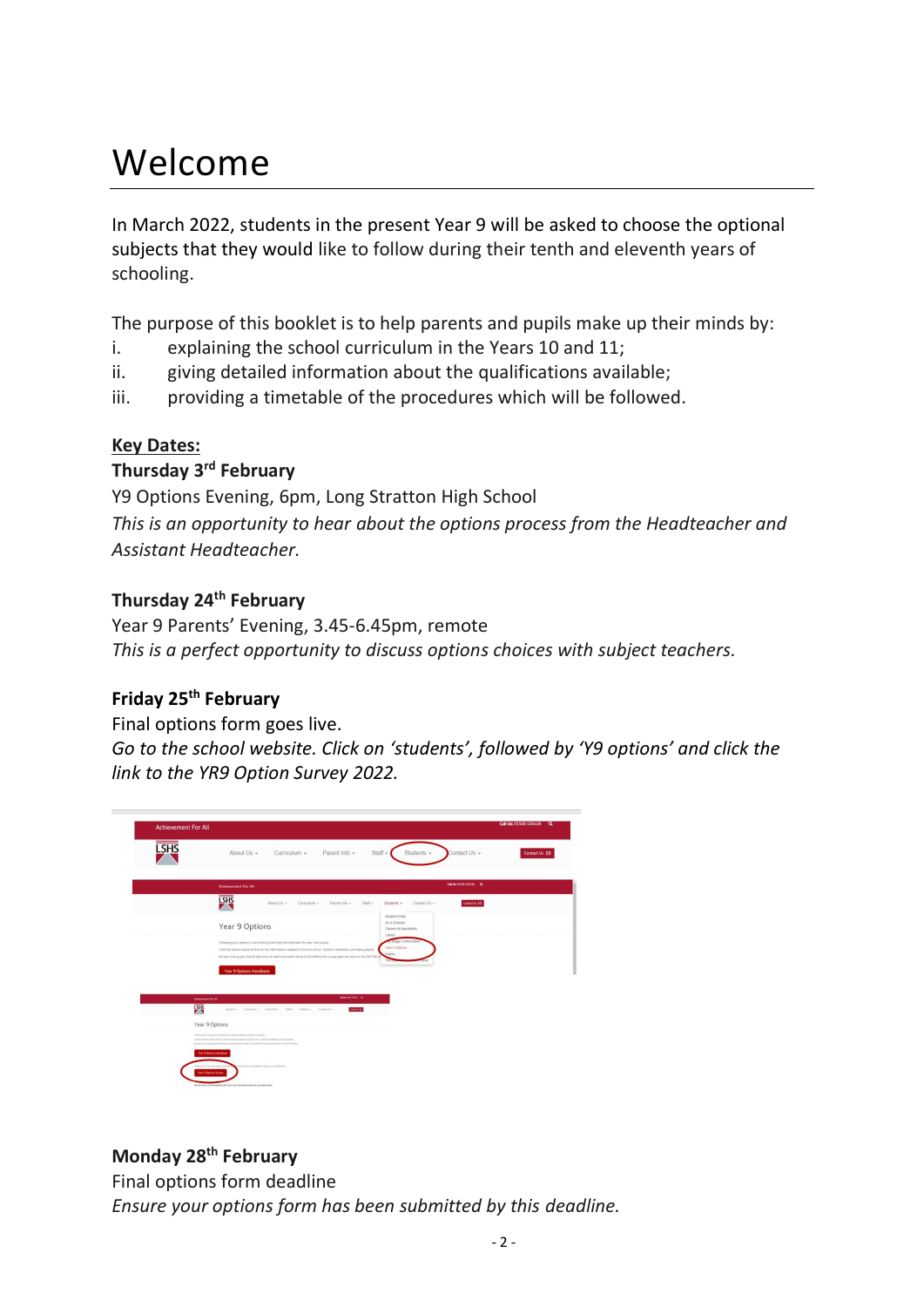# The Key Stage Four Curriculum

# **The Compulsory Core:**

Every pupil will study the following core curriculum subjects:

English (Language and Literature) Mathematics Combined Science Trilogy (including Biology, Physics and Chemistry) PSHE (Personal, Social, Health and Economic Education. This includes Sex and Relationships Education, Careers and Citizenship alongside) Religious Education Physical Education Information Technology

Triple Science will also be taught to the top set during their core Science teaching time and as part of their form time.

### **The Options Choice:**

The 2022 KS4 Options Choice

| <b>Pick Two from List A:</b> | French<br>Spanish<br>History<br>Geography<br><b>Computer Science</b><br>Asdan* |
|------------------------------|--------------------------------------------------------------------------------|
| <b>Pick Two from List B:</b> | Creative I-media                                                               |
| (plus two reserves)          | <b>Business Studies</b>                                                        |
|                              | Art                                                                            |
|                              | <b>Music</b>                                                                   |
|                              | Drama                                                                          |
|                              | DT with Product Design                                                         |
|                              | DT with Fashion or Textiles                                                    |
|                              | <b>Food Preparation and Nutrition</b>                                          |
|                              | PE                                                                             |
|                              | French                                                                         |
|                              | Spanish                                                                        |
|                              | History                                                                        |
|                              | Geography                                                                      |
|                              | <b>Religious Education</b>                                                     |
|                              | <b>Computer Science</b>                                                        |
|                              | Asdan                                                                          |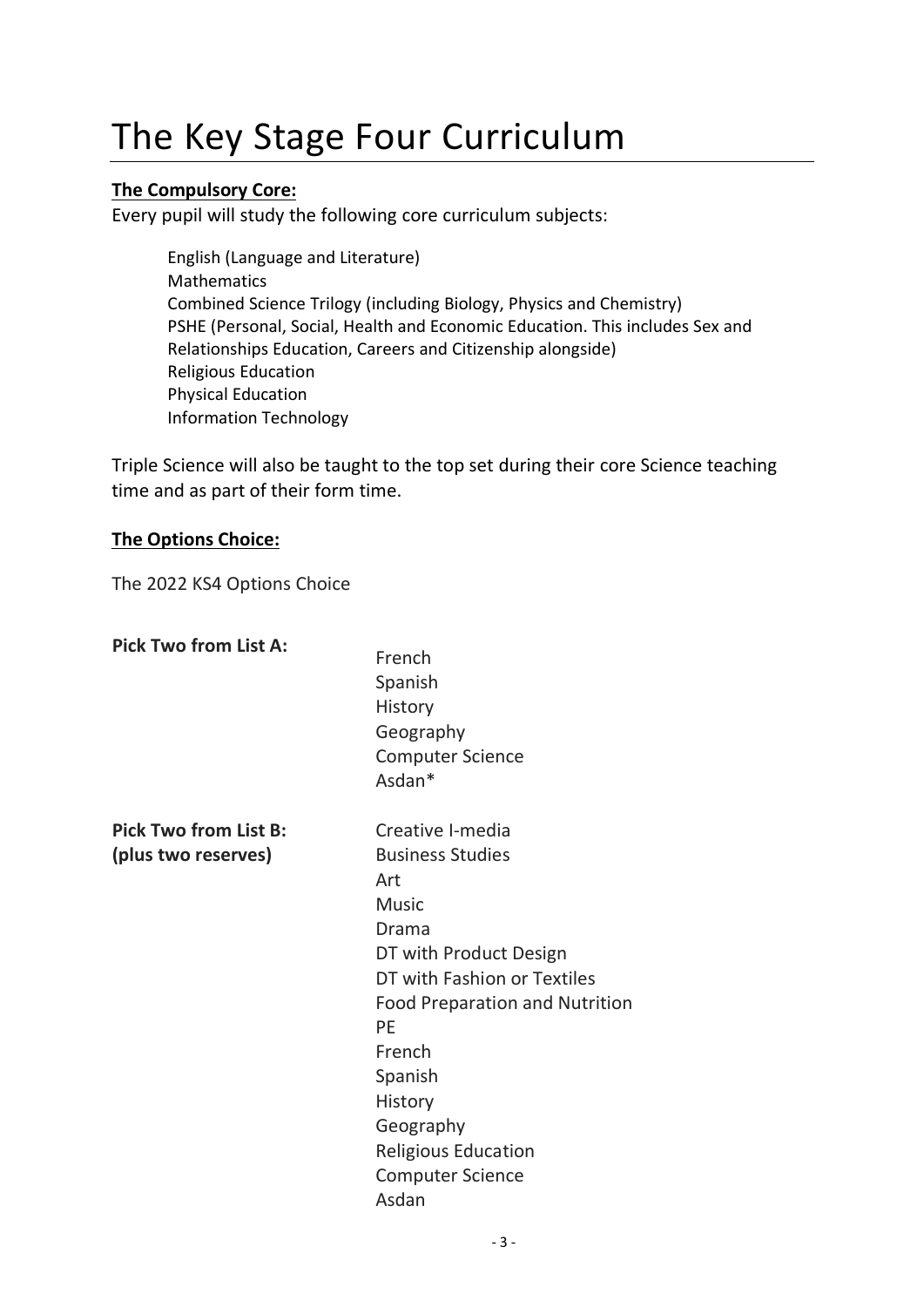Our two Options Lists are designed to promote a balanced education.

List A ensures that pupils continue with some traditional academic subjects (known as the EBACC subjects).

List B ensures that every child can balance this with creative and vocational subjects.

\*Please note, Asdan is not an EBACC subject and is not a GCSE. However, we include this in our first list so that pupils in need of more support have an alternative to the academic options.

# **Choosing a Full EBACC combination:**

We encourage pupils to select a combination of subjects known as the "The English Baccalaureate" (or EBACC). The EBACC is a combination of subjects that is considered by some as a benchmark of academic excellence because it represents a balanced and aspirational combination of subjects.

A full EBACC Combination consists of the following:

English, Maths, Science (Computer Science may also count as a science) 1 Modern Foreign Language; Either Geography or History.

1 st example: a pupil that chooses French and History *would* have a full EBACC combination. This is because their compulsory subjects already include English, Maths and Science.

2 nd example: a pupil that takes Computer Science and History *would not* have a full EBACC combination (because they are missing a Modern Foreign Language)

Please note: we have included Computer Science in our first list because it is a highly respected EBACC Science subject. Those intending to take a full EBACC combination must still include a Language GCSE and either Geography or History in their options preferences.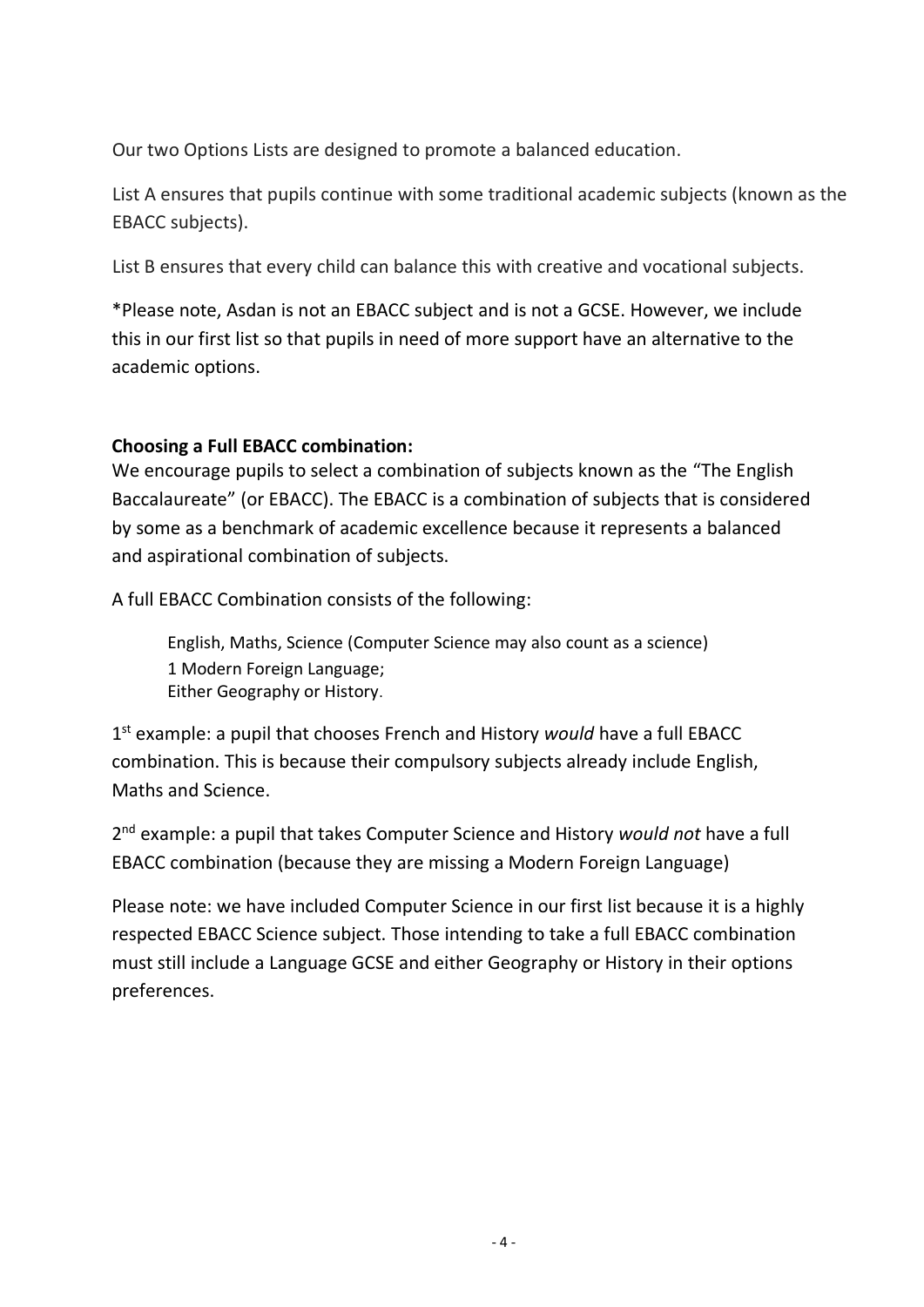# Art and Design GCSE

### **What are the benefits of studying this subject?**

Art & Design is a creative and enjoyable subject which develops students' creative skills in a variety of ways. It develops critical thinking, complex analysis, lateral thinking, problem solving skills and fine motor skills. Students learn to work independently, express individual thoughts and choices confidently, take risks and learn from mistakes.

#### **What is expected of a successful student in this subject?**

Art & Design students should be reflective and enthusiastic about Art. Art & Design qualifications have a large workload so a successful Art student is organised and manages their time well. Homework is an essential aspect of the course and students are required to complete an hour and a half each week. Art students are encouraged to look beyond the classroom and seek art from a range of sources such as galleries and museums.

#### **What can students expect?**

Art & Design consists of two internally assessed and externally moderated components.

Component 1: Personal Portfolio (60% of the qualification). Students will create a personal portfolio that demonstrates the knowledge and understanding of artists, visual/tactile language and the formal elements. They will develop skills through effective use of materials, media, processes and techniques. The themes of each project within the personal portfolio are internally set.

Component 2: Externally Set Assignment (40% of the qualification). Students are given a theme which is externally set by Edexcel. Students will use this theme as a starting point to develop their own ideas, experiment with materials, research artists and present a personal response in a 10-hour sustained focus period.

#### **Where might this lead?**

- AS/A Level Art & Design
- BTEC Foundation Art & Design
- Art & Design BA (HONS)
- Game designer/animation artist/web designer
- Illustrator/Set designer/Photographer
- Sculptor/Fine Artist/Museum Curator

Head of Arts: Miss Cathy Johnstone cjohnstone@lshs.org.uk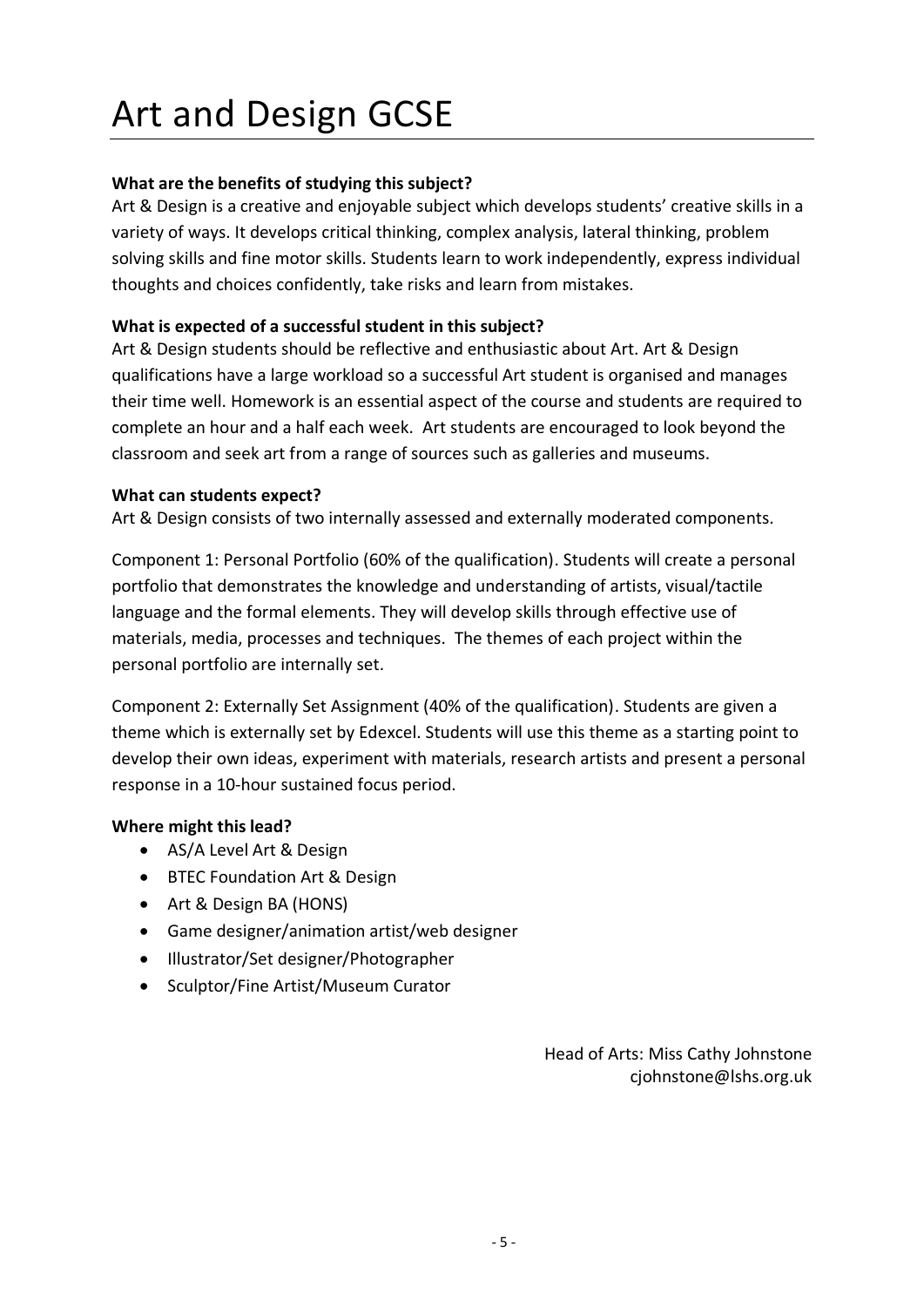# ASDAN Bronze, Silver and Gold Award

#### **What are the benefits of studying this subject?**

This course involves meeting a series of challenges that develop the following key life skills: working with others; improving their own learning and performance; problem solving; communication skills; number skills; ICT skills.

### **What is expected of a successful student in this subject?**

Students complete a portfolio of evidence which is assessed against nationally recognised standards. The Bronze award is made up of 6 credits which equates to about 60 to 80 hours of work. The Silver Award is a further 6 credits. The Gold Award can be achieved through students going above and beyond to complete extra work outside of school. Evidence is submitted in the form of a well organised folder of work including written work, witness statements and testimonials, photographs, video clips, posters, audio clips or wall charts, along with the completed ASDAN student booklet. The challenges are drawn from the following 12 modules of work:

Information Handling The Community Sport and Leisure Home Management The Environment Number Handling Health and Survival World of Work Technology The Wider World Expressive Arts Beliefs and Values

#### **What can students expect?**

Students take an independent and active part in meeting a wide variety of challenges in a range of different ways. The course involves visiting local shops, businesses, leisure facilities and services to gather evidence for your portfolio. Students will research and evaluate information from libraries, using ICT and surveys.

#### **Where might this lead?**

Students can use the qualifications as preparation for level 1 college courses, apprenticeships, work-related learning and work experience. Alternative and post 16 education providers and training organisations will look at the award to determine the level of skills of individual students, particularly when GCSE success is limited.

> Subject Teacher: Mr James Pegg jpegg@lshs.org.uk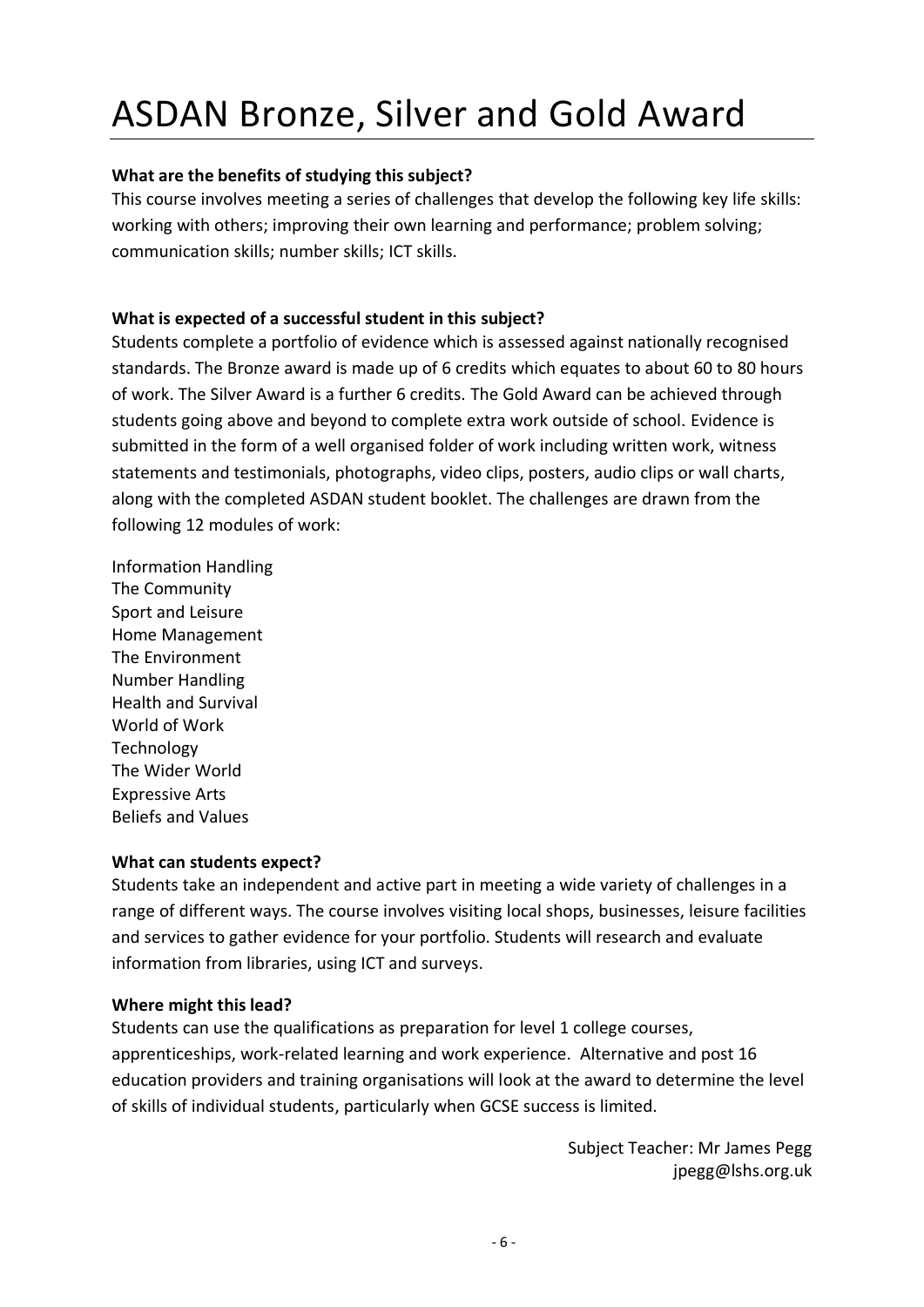# Business Studies GCSE

### **What are the benefits of studying this subject?**

Business Studies GCSE introduces pupils to setting up and running a business, with reference to small and then larger businesses. It is an academic subject that requires the acquisition of new knowledge but also the application of that knowledge in case studies. It focuses on providing opportunities to acquire a secure knowledge and understanding of business in order that you can run your own business or work for one. This course will equip pupils with the transferable 'enterprise' skills that are highly valued by employers, regardless of the profession. These include; communication, initiative, leadership, teamwork, decisionmaking, problem-solving, independence, creativity, numeracy and presentation skills, to name but a few!

### **What is expected of a successful student in this subject?**

This requires an insight into situations, the aptitude to generate a number of alternatives and an ability to construct a balanced argument. The two examinations require a secure knowledge and understanding of business acquired through lessons and to be competent in transferring those skills. Literacy skills, along with a good retention and knowledge are important for this subject to carry out a well-constructed and balanced argument to achieve higher mark questions within the examinations.

#### **What can students expect?**

Students will study two units, both of which are exam based and will be externally examined. The course breakdown is outlined below:-

**Unit 1: Investigating Small Business – Examination 50%**

Enterprise and entrepreneurship; spotting a business opportunity; putting a business idea into practice; making the business effective and external influences upon business. **Unit 2: Building a business – Examination 50%**

Growing the business; decisions in marketing, financial, human resource and products.

The format of both examinations will be split into calculations and multiple-choice questions, along with short and long answers and extended writing questions. GCSE Business Studies will enable students to actively engage in the study of business and economics to develop as effective and independent students and as critical and reflective thinkers with enquiring minds. They will be able to develop and apply their knowledge, understanding and skills to contemporary issues in a range of local, national and global contexts.

#### **Where might this lead?**

Students may progress to study A Level business studies and then on to higher education. Possible careers include:

- Retail and/or Hospitality
- Media and or Advertising
- Accountancy
- Insurance
- Running your own business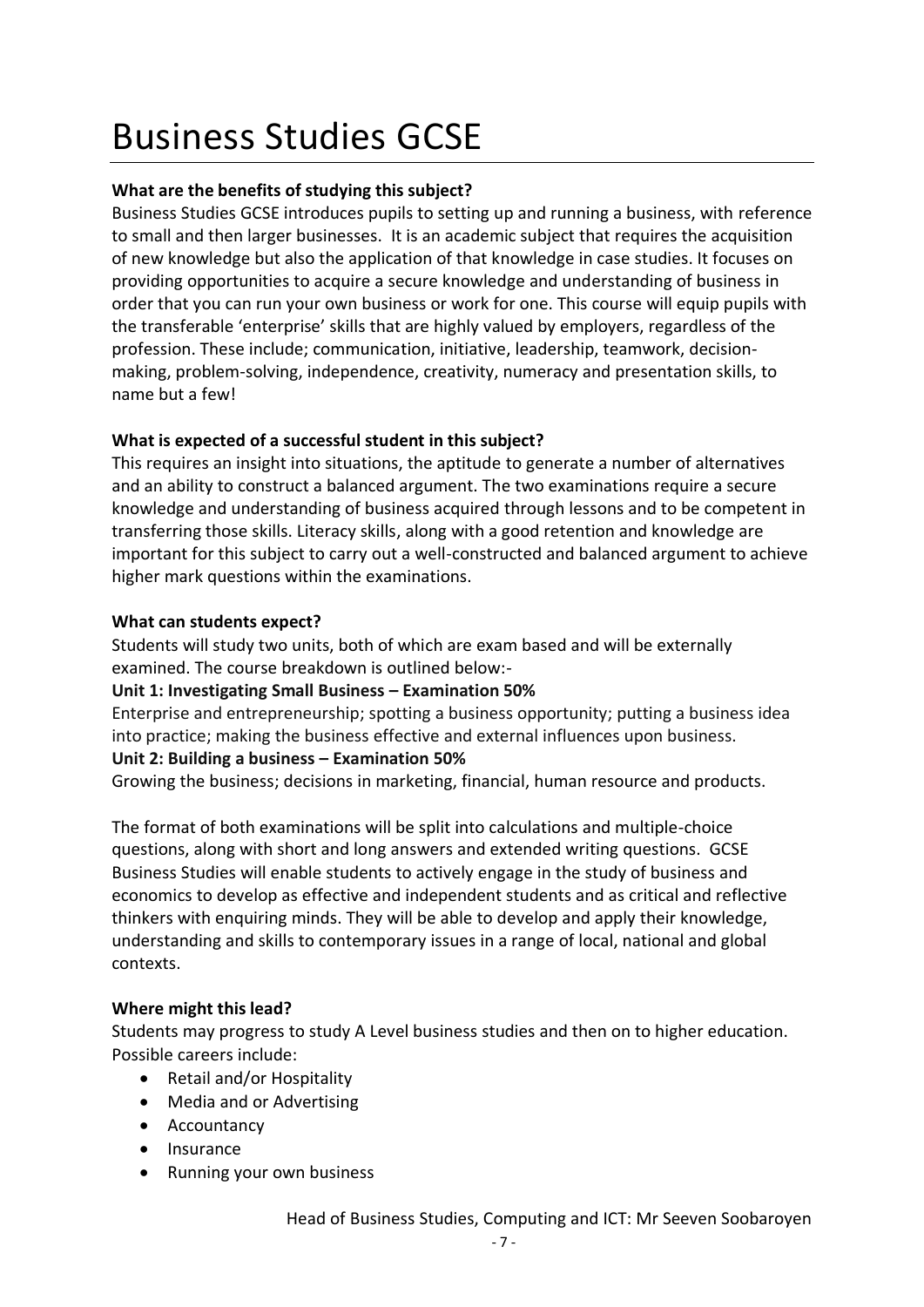# Computer Science GCSE

#### **What are the benefits of studying this subject?**

Computer Science is a practical subject where learners can apply the knowledge and skills learned in the classroom to real-world problems. It is an intensely creative subject that involves invention and excitement. Computer technology continues to advance rapidly and the way that technology is consumed has also been changing at a fast pace over recent years. The growth in the use of mobile devices and web-related technologies has exploded, resulting in new challenges for employers and employees. The Computer Science qualification values computational thinking, problem solving and system design. Computer Science is a great way to develop critical thinking, analysis and problem-solving skills, which can be transferred to further learning and to everyday life. Computer Science contributes towards the English Baccalaureate and is considered the fourth Science.

### **What is expected of a successful student in this subject?**

A student should have a logical mind in which they are able to construct programs. Being patient and inquisitive is useful to ensure that you are able to fully explore programming concepts and are able to extend the basic knowledge acquired, to work on this and to be able to 'think outside of the box.'

#### **What can students expect?**

This course will allow students to develop their programming skills, thinking about real world application. Through the course, students will develop their computational thinking skills, both in their understanding of how computers work and through the development of working computer programs. In Computer Science, you will be able to start thinking creatively, innovatively, analytically, logically and critically. This course also allows you to apply mathematical skills to Computer Science and allow you to understand the impact of digital technology to the individual and wider society. As well as understanding the components that make up digital systems and how they communicate, you will be analysing problems in computational terms.

#### **Units Covered**

# **Component 01 – Computer Systems (Exam – worth 50%)**

This covers the fundamental principles and concepts of Computer Science. The areas covered are: Systems architecture, Memory, Storage, Wired and wireless networks, Network topologies, protocols and layers, System security, Systems software, Data Representation, Moral, legal, cultural and environmental concerns.

# **Component 02 – Computational Thinking, Algorithms and Programming (Exam – worth 50%)**

Students will be tested on the elements of computational thinking and logic. The areas covered are: Algorithms, Programming techniques, Producing robust programs, Computational logic, Translators and facilities of languages.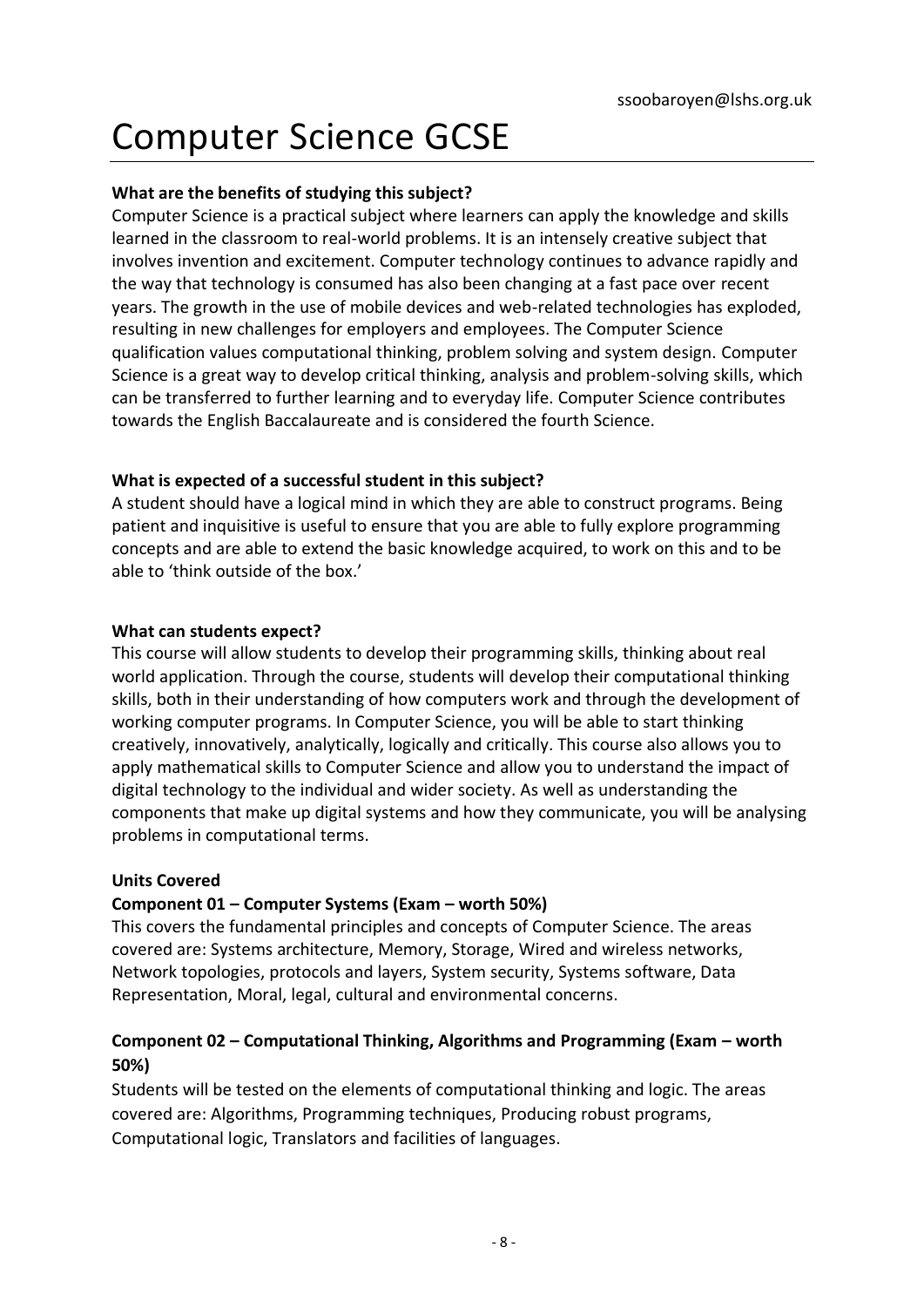#### **Where might this lead?**

An interesting and challenging subject in its own right; computer science is considered a science and, as such, success at GCSE level demonstrates excellent analytical and problemsolving skills. It is a good precursor for the study of computer science at A level as well as physics and mathematics. The increasing importance of digital computing technologies means there is a growing demand for professionals who are qualified in this area. The course is an excellent preparation for pupils who want to study or work in areas that rely on these skills, especially where they need to be applied to technical problems.

> Head of Business Studies, Computing and ICT: Seeven Soobaroyen ssoobaroyen@lshs.org.uk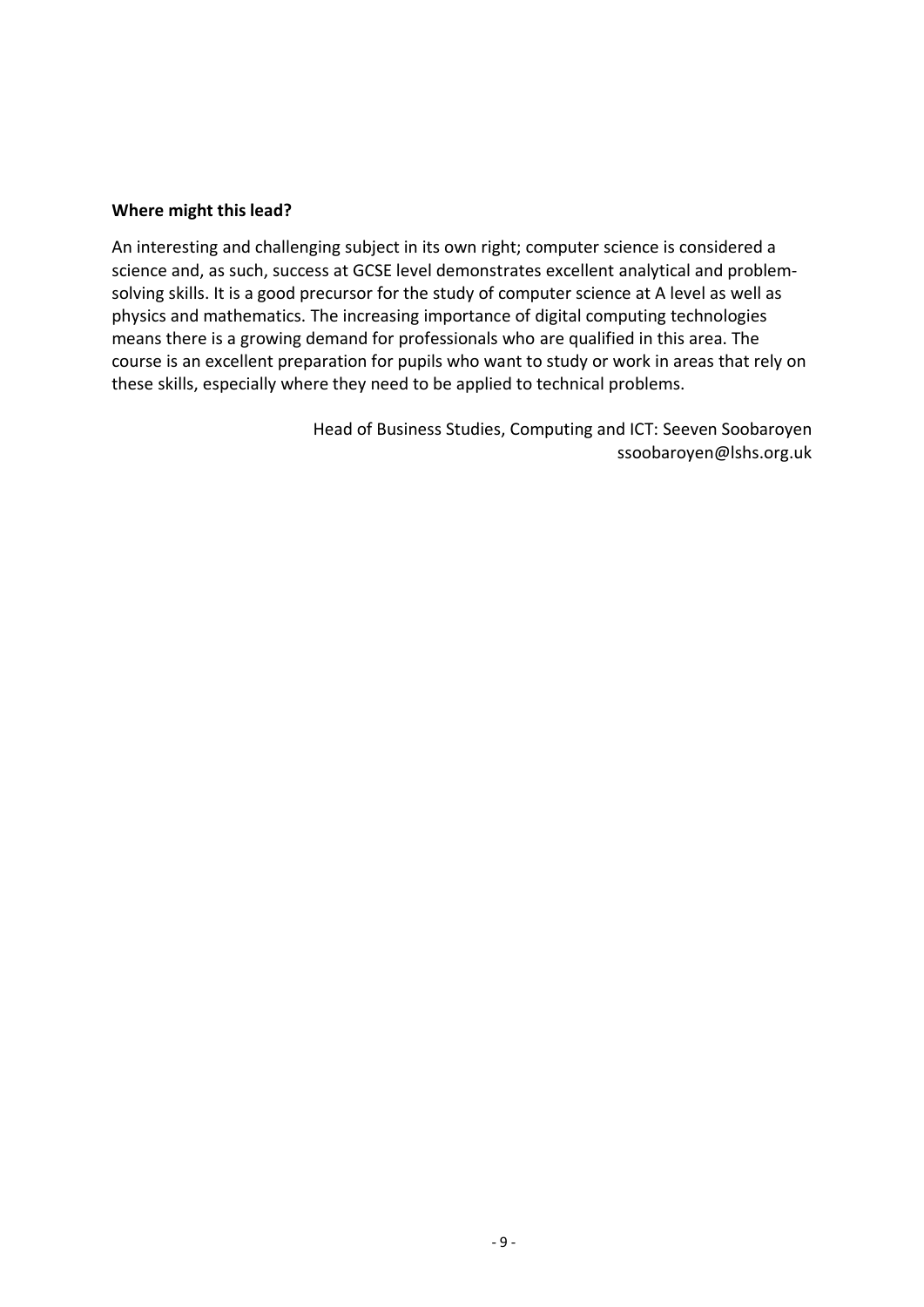# Creative I-Media: Cambridge Nationals Certificate

### **What are the benefits of studying this subject?**

The Cambridge National in Creative iMedia is a media sector-focused qualification which includes film, television, web development, gaming and animation, and has IT at its heart. It provides knowledge in several key areas in this field from pre-production skills to digital games and has a motivating, hands-on approach to both teaching and learning. The iMedia qualification will open doors to what is the fastest growing job sector in the market.

### **What is expected of a successful student in this subject?**

Students will need to be prepared to work at developing their IT skills, to put those skills to practical use and to evaluate and improve upon their work. They will need to take on a challenge and produce a creative solution that would benefit the client.

#### **What can students expect?**

The OCR Level 1/2 Cambridge National Certificate in Creative iMedia has been designed to engage and enthuse young people with an interest in creative computing and media. For example, digital graphics, animations and interactive multimedia products. We will build on the digital skills that you developed at Key Stage 3 to equip you with the skills that is required in the new digital media job market.

#### **Units Covered**

# **Unit R093: Creative iMedia in the media industry (External Exam – 70 marks)**

This is the first Mandatory unit. In this unit, students will learn about the sectors, products and job roles that form the media industry. They will learn the legal and ethical issues considered and the processes used to plan and create digital media products. They will learn how media codes are used within the creation of media products to convey meaning, create impact and engage audiences. They will learn to choose the most appropriate format and properties for different media products. Completing this unit will provide students with the basic skills for further study or a range of creative job roles within the media industry.

### **Unit R094: Visual identity and digital graphics (Internal assessment: Coursework – 50 marks)**

This is the second mandatory unit. In this unit, students will learn how to develop visual identities for clients. They will also learn to apply the concepts of graphic design to create original digital graphics which incorporate their visual identity to engage a target audience. Completing this unit will introduce the foundations for further study or a wide range of job roles within the media industry.

# **Unit R095: Characters and comics (Internal assessment: Coursework – 70 marks)**

This is an optional unit. In this unit, students will learn to design and create original characters that convey emotion and personality. They will also learn to set characters within stories of their own making which flow logically and engage the reader. They will also learn to use conventions of comics to tell characters' stories across multiple pages. Completing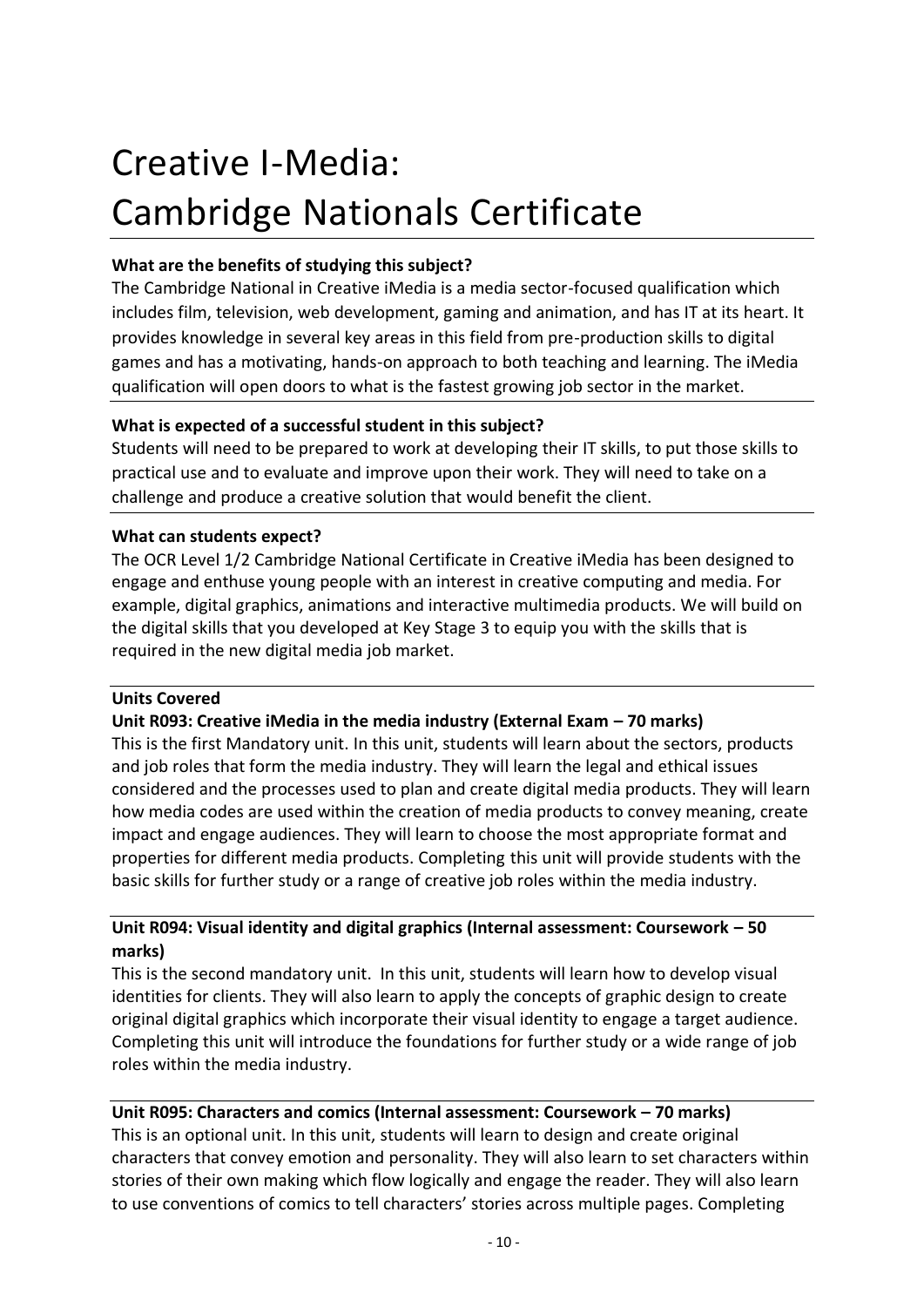this unit will provide students with the basic skills for further study or a range of creative job roles within the media industry.

#### **Where might this lead?**

This course is excellent preparation for Media and vocational IT courses and useful for anyone who wants to work in today's digital world. Possible careers include;

- Web development
- The film and TV industry
- Digital graphics
- Games Developer

Head of Business Studies, Computing and ICT: Mr Seeven Soobaroyen ssoobaroyen@lshs.org.uk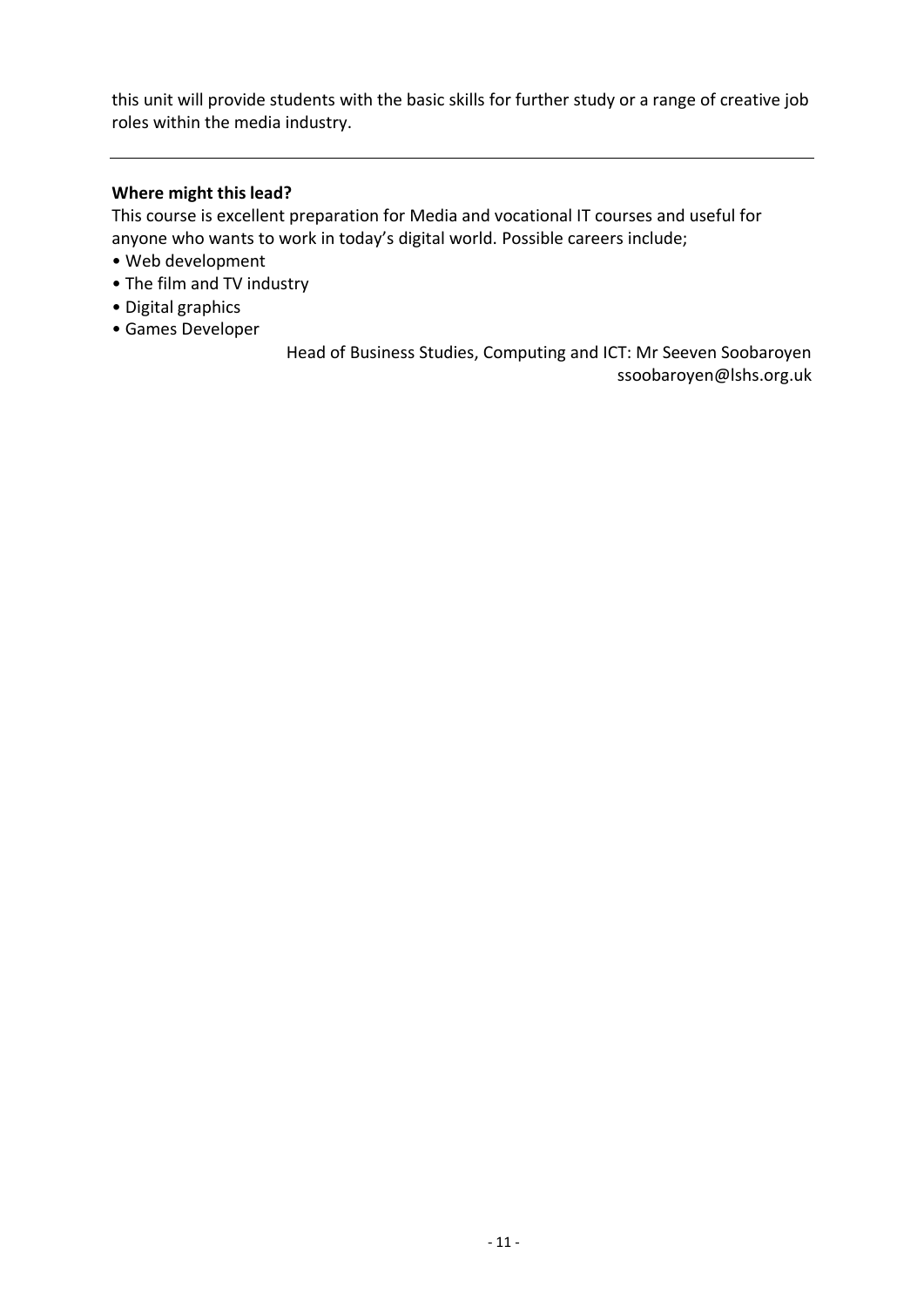# Drama GCSE

### **What are the benefits of studying this subject?**

Drama taken to GCSE level will help equip pupils for many jobs which require good communication skills and will develop the skills of working in groups and speaking aloud. Drama is a creative and enjoyable subject which develops students' creative skills in a variety of ways. It develops critical thinking, complex analysis and problem-solving skills. Students learn to express their thoughts and choices confidently, take risks and learn from mistakes.

During the course pupils will be able to explore many theatrical techniques including: improvisation, devising a performance and script work. Finally, part of the course makes it necessary that the candidates experience live theatre performed by others and this will include visits to the theatre as part of the course.

#### **What is expected of a successful student in this subject?**

Students who opt for Drama should be keen to perform with enthusiasm and commitment. They should be able to mix with others and offer their ideas and opinions readily. They must have an open mind to try new things that may be out of their comfort zone. A really enthusiastic student may also be one who pursues Drama in their spare time, either by participating in or watching productions.

#### **What can students expect?**

Students can expect an exam of three components.

Component 1: Devising. Groups will be asked to devise and perform a piece of Drama based on stimulus material. This will be followed by a portfolio of written work.

Component 2: Text. Students will study a whole text and perform extracts to a visiting examiner.

Component 3: Written Exam. This new element to Drama will examine the students' understanding of a second text and also of a live theatre performance that they have seen.

#### **Where might this lead?**

- 'A' level Theatre Studies or Performing Arts
- BTEC in Performing Arts
- Actor/performer/director
- Theatre/television/film production work
- Careers that would have an emphasis on public speaking

Heads of Arts Dept: Miss Cathy Johnstone cjohnstone@lshs.org.uk Mrs Lucy Ames: lames@lshs.org.uk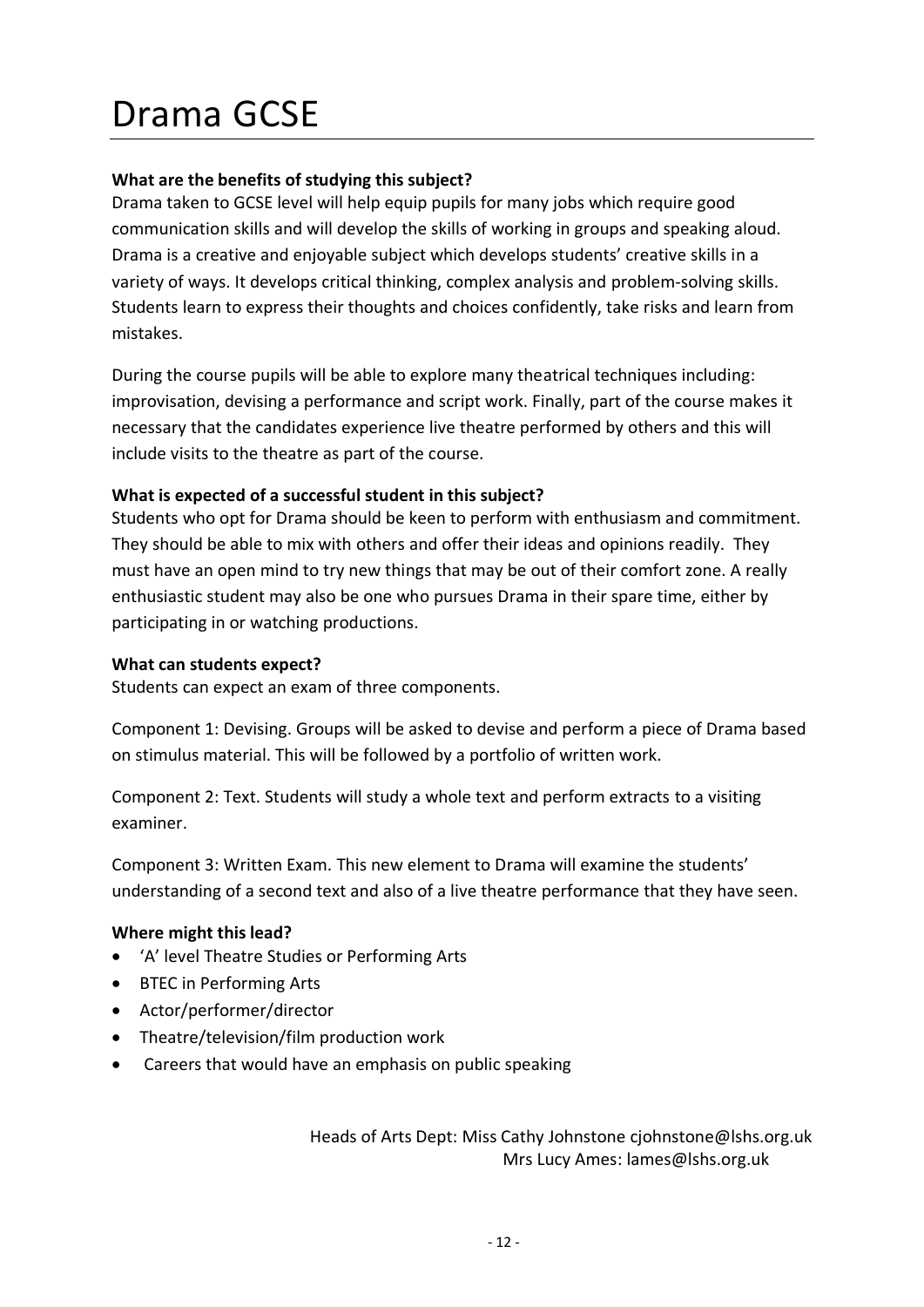# Design and Technology GCSE: Product Design or Fashion and Textiles

### **What are the benefits of studying this subject?**

Design and Technology is a subject that brings learning to life, requiring learners to apply their learning to real-life situations. This qualification aims to relate authentic real-world awareness of iterative design practices and strategies used by the creative, engineering and manufacturing industries. Learners will be required to use critical thinking leading towards invention and design innovation, to design and make prototype products that solve real and relevant problems.

### **What is expected of a successful student in this subject?**

The students will need to be imaginative and willing to follow their ideas through to fruition. The ability to take ownership of their work is essential due to the highly individual nature of the work they will produce. This emphasis on attempting to create individual and unique products means that students can tailor the course to suit their own interests and career ambitions while pursuing their controlled assessment.

#### **What can students expect?**

Students will build and develop their knowledge and understanding from KS3, whilst also having the freedom to focus in more depth on areas of design and technology that most interest them.

Students will develop a design brief then generate and develop initial ideas by experimentation of processes and techniques through modelling and testing. They will use digital design and manufacture throughout the development of the final design solution and possibly while making the final prototype. To finish they will make their final prototype and analyse its success and validity.

#### **Product Design or Fashion and Textiles?**

Students will need to opt for the design and technology area they wish to focus on at GCSE. The choices are **Product Design** or **Fashion and Textiles.**

**Product Design** focusses on the use of traditional and modern manufacturing processes. Students can use traditional workshop tools to do woodwork or metal work, and modern equipment to do 3D printing, CNC Routing, CNC plotting, Photoshop, Solid works 3D modelling, card and foam modelling, technical drawing etc.

**Fashion and Textiles** focuses on the use of a wide variety of processes and techniques such as the use of sewing machines, computerised embroidery machines, over lockers, heat presses, silk painting, printing, tie dye, embroidery, appliqué etc.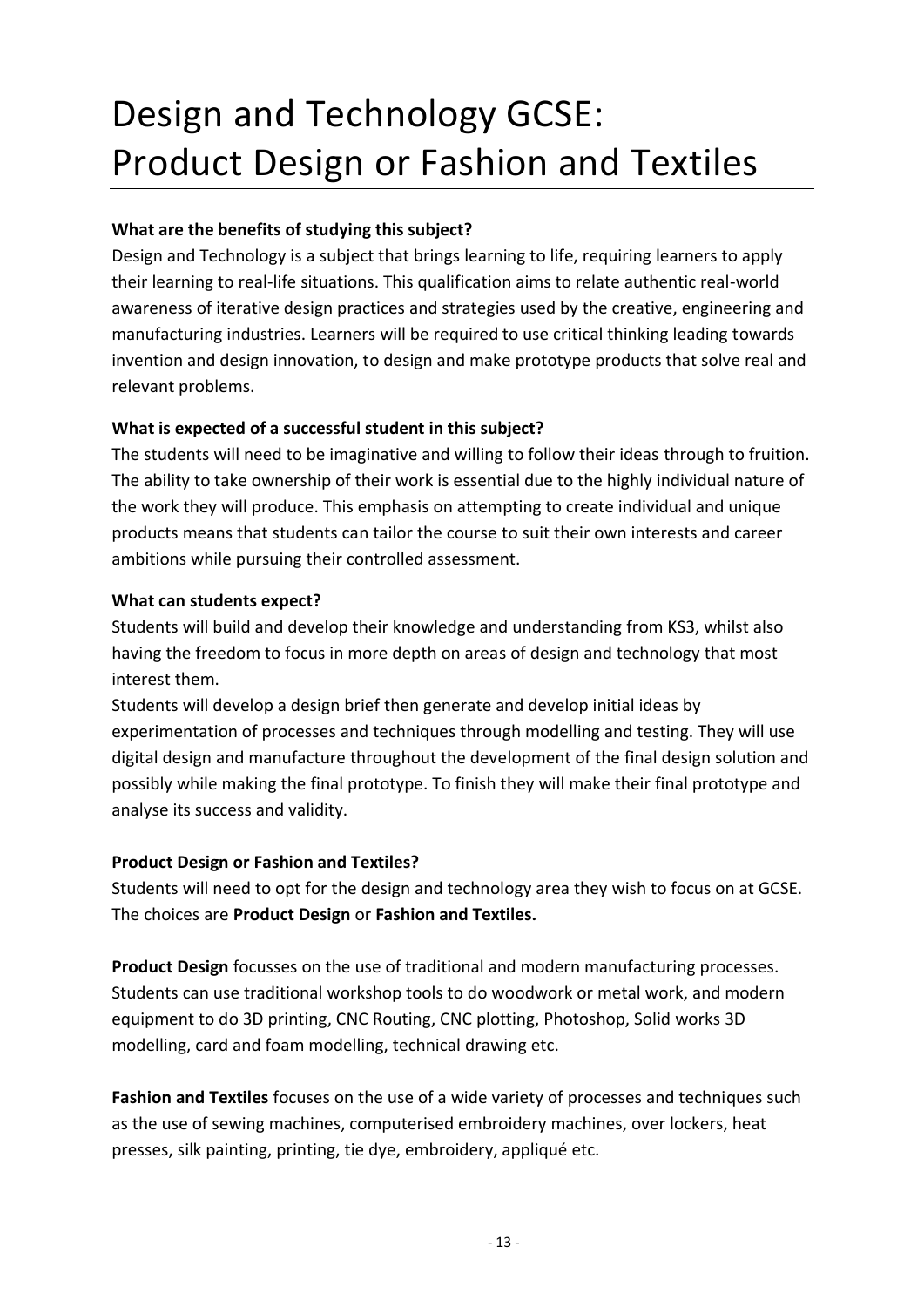#### **Where might this lead?**

The study of design and technology can lead to future careers in product design, engineering, construction, architecture, fashion and textiles, computer aided design and graphic design. You will also gain skills useful in a wide range of other jobs. The course sets you on a path that leads to further specialism at AS and A level through one of the endorsed titles on offer; Product Design, Fashion and Textiles or Design Engineering as well as vocational qualifications and apprenticeships.

> Head of Technology: Mr Robin Tait rtait@lshs.org.uk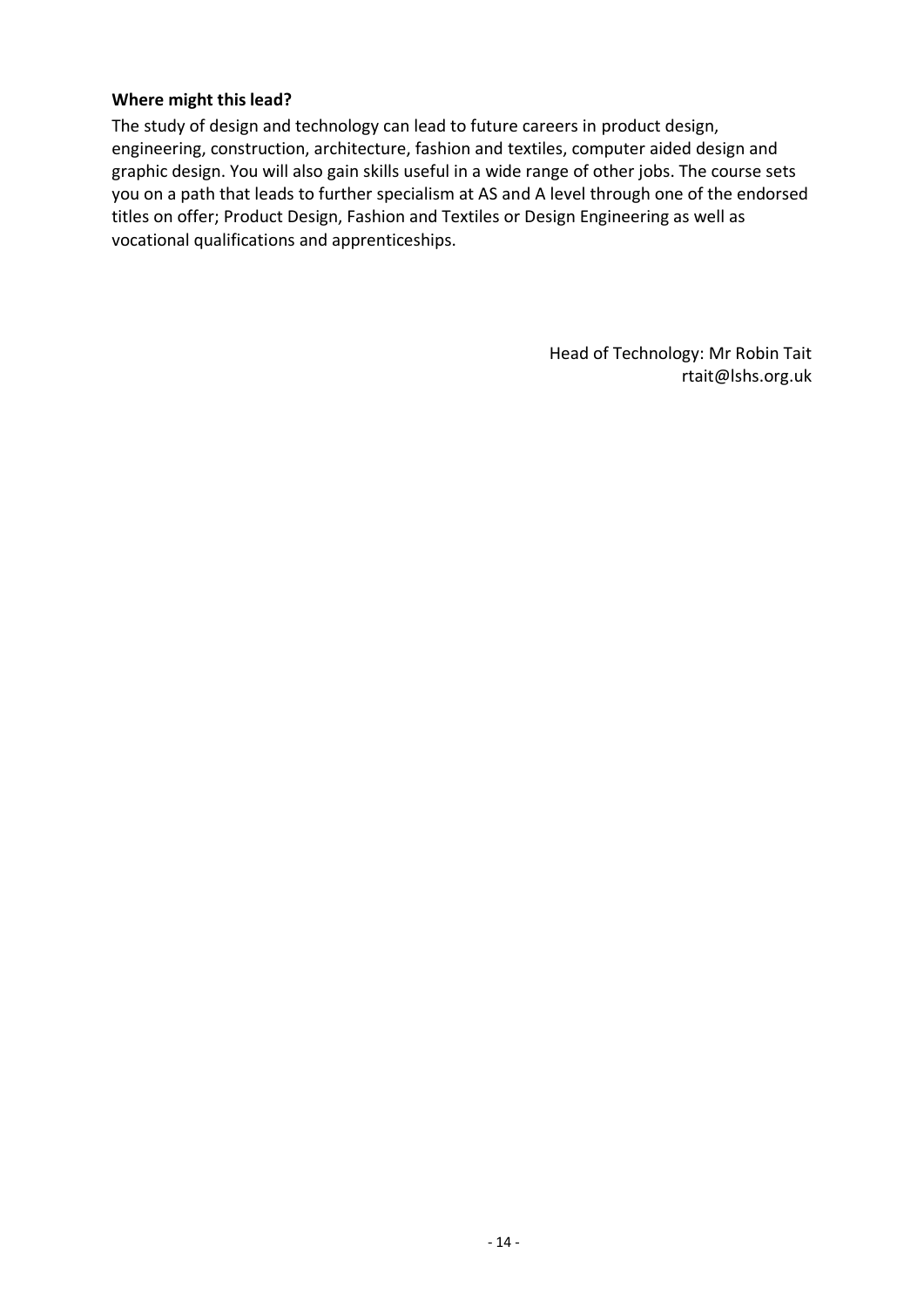# English Language GCSE

### **What are the benefits of studying this subject?**

This qualification teaches students to find their voice as writers and deepen their understanding as readers. It builds on their literacy skills, challenging them to write accurately and fluently for a variety of purposes and audiences. This subject opens doors for pupils: a good pass in English Language is a requirement for many further education providers and employers.

#### **What is expected of a successful student in this subject?**

Students use knowledge gained from wide reading to inform and improve their own writing. The most successful students will actively try to emulate the successes of other writers; they will read non-fiction such as newspapers and magazines in their own time.

#### **What can students expect?**

Students will study for two exams. The first is Unit 1: Explorations in Creative Reading and Writing. The aim of this paper is to engage students in reading a creative text and inspire them to write creatively themselves. Unit 2 is Writers' Viewpoints and Perspectives. The aim of this paper is to develop students' insights into how writers have particular viewpoints and perspectives on issues or themes that are important to the way we think and live our lives. This is a linear course, which means there is no coursework or controlled assessments; the entire qualification is assessed in the final exams.

#### **Where might this lead?**

- Applications to Colleges and sixth forms in general.
- A Levels in English Language or English Literature
- Levels in related subjects such as Film Studies, Creative Writing, or Journalism.
- Degrees in related subjects (respected by Universities)
- Careers in the publishing industry
- Librarianship
- A writing career (writers learn their craft as readers)

Head of English: Mrs Faye Pauley fpauley@lshs.org.uk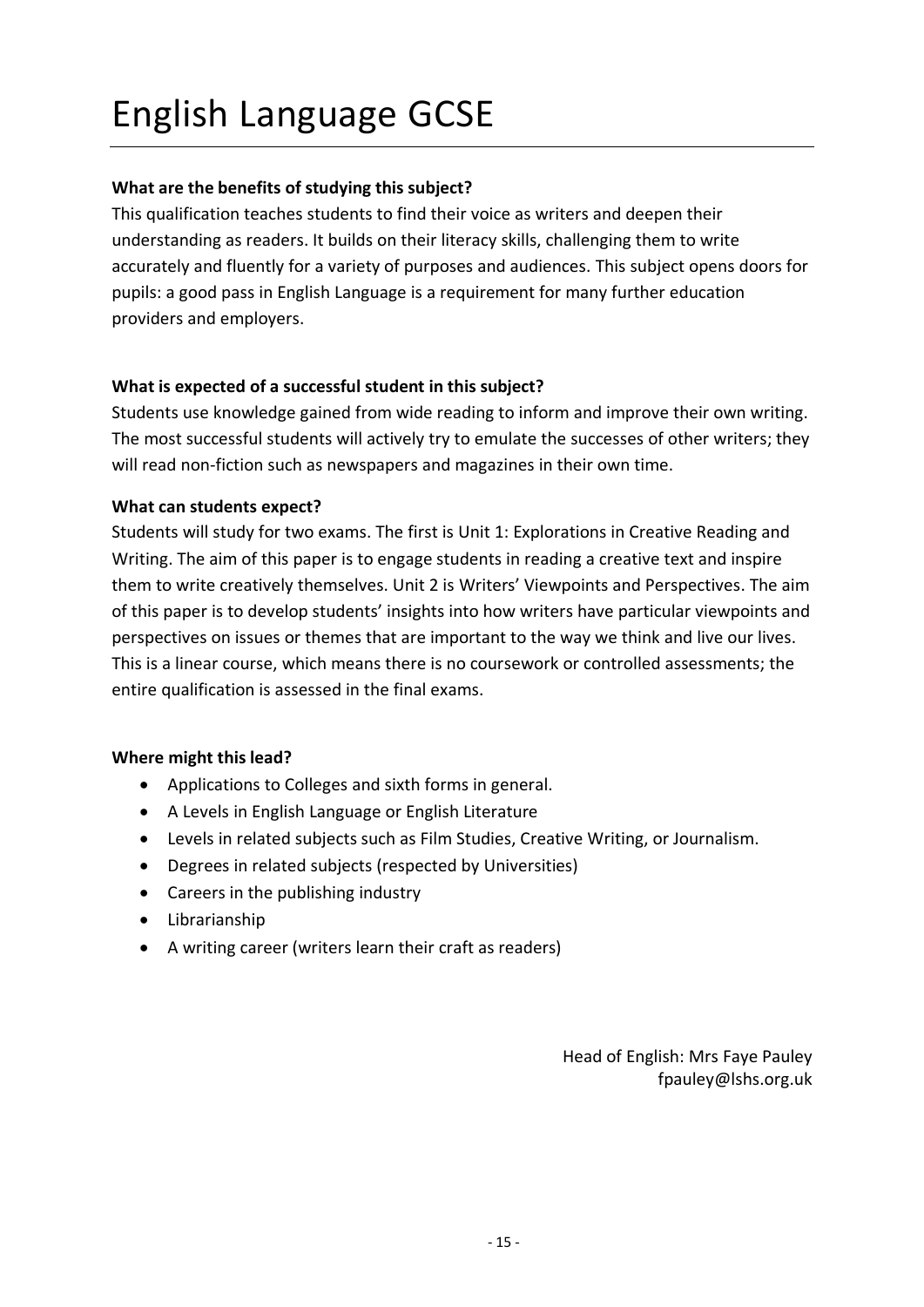# English Literature GCSE

# **What are the benefits of studying this subject?**

Students gain a knowledge and appreciation of their literary heritage. The qualification takes a skills-based approach, helping students to become more perceptive, analytical readers. A qualification in English Literature is highly respected by colleges, sixth forms and employers.

# **What is expected of a successful student in this subject?**

The most successful English Literature students are keen readers! They probably read widely for pleasure in their own time too. Students will study their exam texts closely, thinking deeply about themes and ideas. In class, students will develop their skills through discussion and debate. In exams, they will write essays that develop their own interpretations and demonstrate their knowledge of literary terms and techniques.

### **What can students expect?**

Students will study for two exams. Unit 1 is Shakespeare and the 19th Century Novel. Unit 2 is Modern Texts and Poetry. This is a linear course, which means there is no coursework or controlled assessments; the entire qualification is assessed in the final exams. Students will be required to study set texts that are chosen by the English Department from a list provided by the exam board. This list includes texts such as 'Romeo and Juliet', 'The Strange Case of Dr Jekyll and Mr Hyde' and 'An Inspector Calls'. Pupils will also need to learn key quotes and passages by heart as they are not allowed copies of the texts to refer to in the exam itself.

# **Where might this lead?**

- Helps with applications to Colleges and sixth forms in general.
- A Levels in English or English Literature
- A Levels in related subjects such as Film Studies, Creative Writing, or Journalism.
- Degrees in related subjects (respected by Universities)
- Careers in the publishing industry
- Librarianship
- A writing career (writers learn their craft as readers)

Head of English: Mrs Faye Pauley fpauley@lshs.org.uk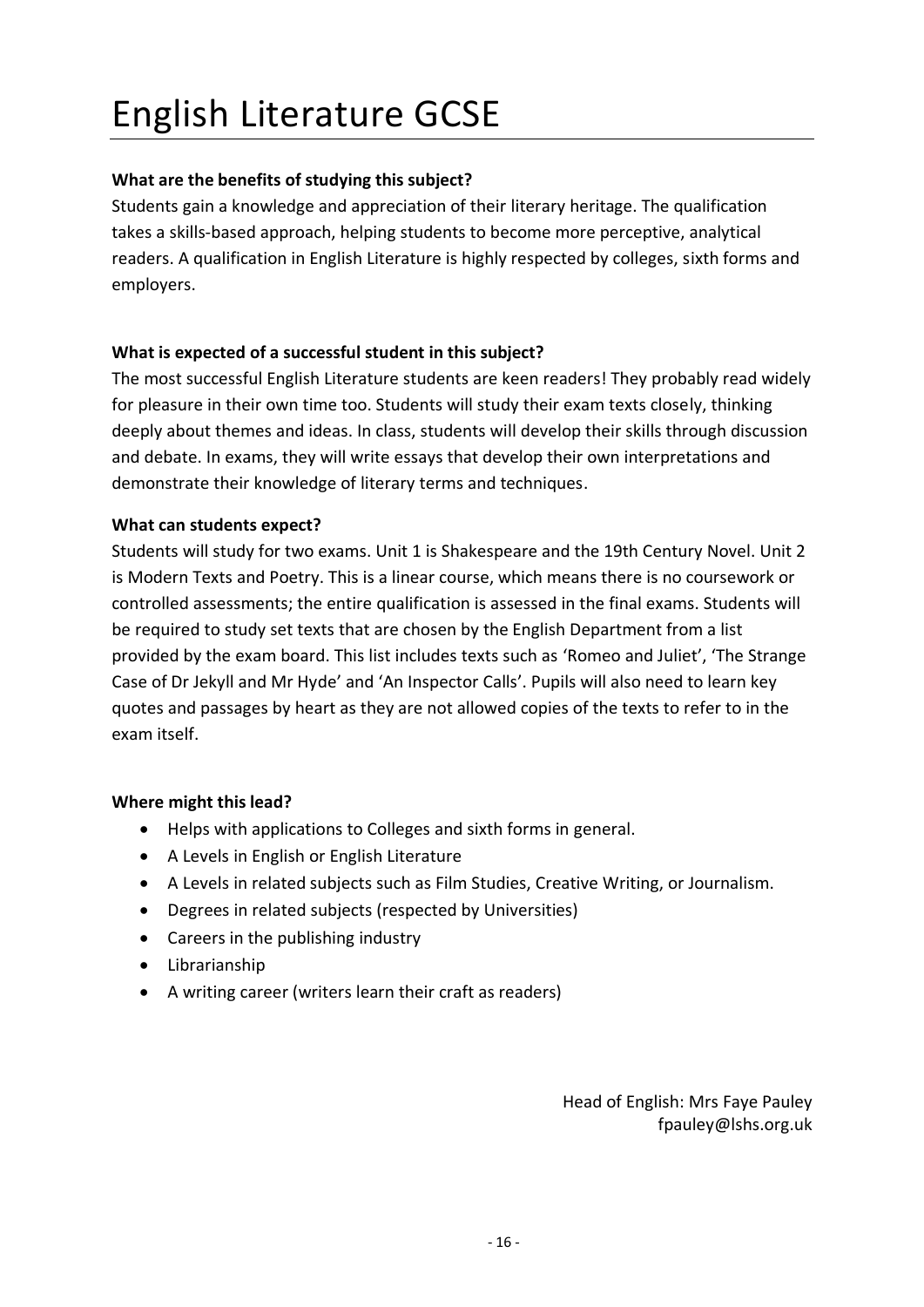# Food Preparation and Nutrition GCSE

### **What are the benefits of studying this subject?**

Whether it's training students to give them careers in the food industry or teaching them how to grow and cook food from scratch, a GCSE in Food Preparation and Nutrition shows that simple choices can make a big difference.

The new GCSE in Food Preparation and Nutrition will be supported with resources produced by one of the world's most renowned chefs, Heston Blumenthal. His natural curiosity and scientific approach to cooking is an ideal collaboration that will enthuse learners as they discover the essentials of food science, build strong practical cookery skills and a good understanding of nutrition.

### **What is expected of a successful student in this subject?**

Successful students will demonstrate effective and safe cooking skills by planning, preparing and cooking a variety of foods, cooking techniques and equipment. They will develop knowledge of the function of ingredients and the different chemical processes that take place when foods are heated in a variety of ways. They will understand the relationship between diet, nutrition, and health and how these can ensure a long and healthy life.

#### **What can students expect?**

Students can expect a mixture of theory and practical lessons where their cooking techniques will be developed and tested. Students can use their creativity to produce a range of different foods inspired by international cuisines.

#### **Where might this lead?**

- A level in Food and Nutrition
- NVQ and other vocational food service qualifications
- Work within the food service industry

Head of Technology: Mr Robin Tait rtait@lshs.org.uk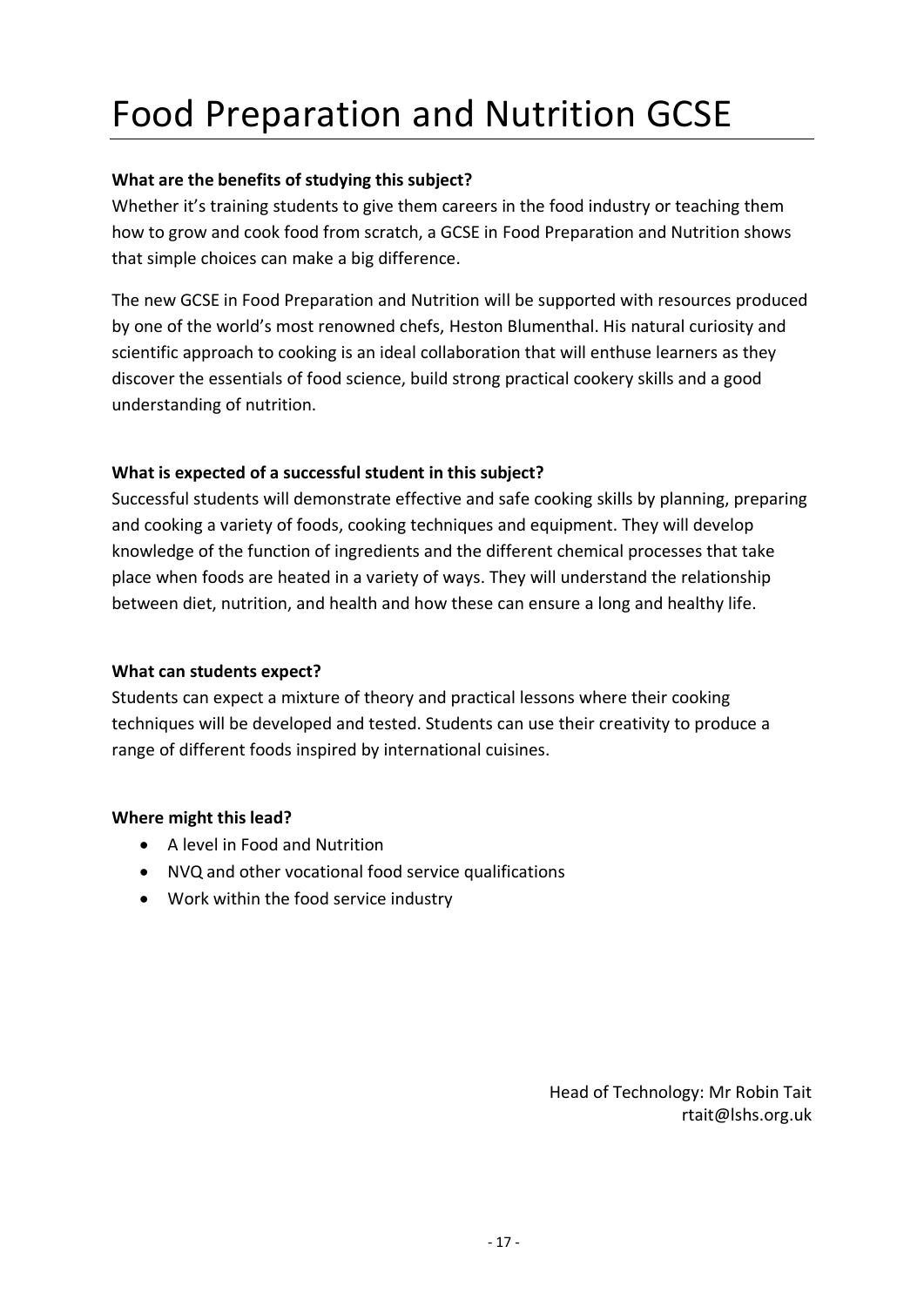# Geography GCSE

# **What are the benefits of studying this subject?**

Geography is a well-respected academic subject, highly rated by 6th Forms, colleges, universities and employers. Geography will help develop an understanding of where places are; how places and landscapes are formed; how people and their environment interact, and how societies, economies and environments are increasingly interconnected. Overall Geography helps create well-rounded, educated global citizens with excellent literacy, numeracy and problem-solving skills.

### **What is expected of a successful student in this subject?**

Successful Geographers need an enquiring mind so that they can investigate and understand the world around them. Students will need to take an interest in current affairs, as Geography is in the news every day. For example, recent examples of hurricanes, volcanic eruptions or changes to UK transport policy, will all be useful to improve knowledge and exam responses. At GCSE students need to be spatially aware and be able to analyse resource materials such as data, maps and satellite images to make and justify decisions about issues such as where to build flood defences.

#### **What can students expect?**

The GCSE specification offers a real balance between physical and human geography, as well as the opportunity to take part in practical fieldwork, which usually involves a day trip to the coast. The course is assessed through three exam papers taken at the end of Year 11:

- **Paper 1: Living with the Physical Environment** (natural hazards, rivers and coasts).
- **Paper 2: Challenges in the Human Environment** (urban issues, economic change and resources).
- **Paper 3: Geographical Applications and skills.** This paper is partly based on material released several weeks before the exam, meaning that we can go over the resources in advance. The other part of the exam is based on fieldwork skills including the fieldwork investigation undertaken at the coast. Students therefore know what to expect when they sit the exam paper, and have practical experience to draw upon when answering the exam questions.

Most exam questions are short (few require more than half a side of A4), but there is a lot to revise!

#### **Where might this lead?**

Geography is a popular A level choice linking well with Science, Economics, Sociology, Geology and History. It could also link well to college courses such as Travel and Tourism.

At university, courses may specialise in Physical or Human Geography, but there is also a very good cross-over into Environmental Science, Climatology and Development Studies.

Geographers develop excellent transferable skills (e.g. writing concise reports, interpreting data) and are effective communicators, so a wide variety of careers is open to them e.g.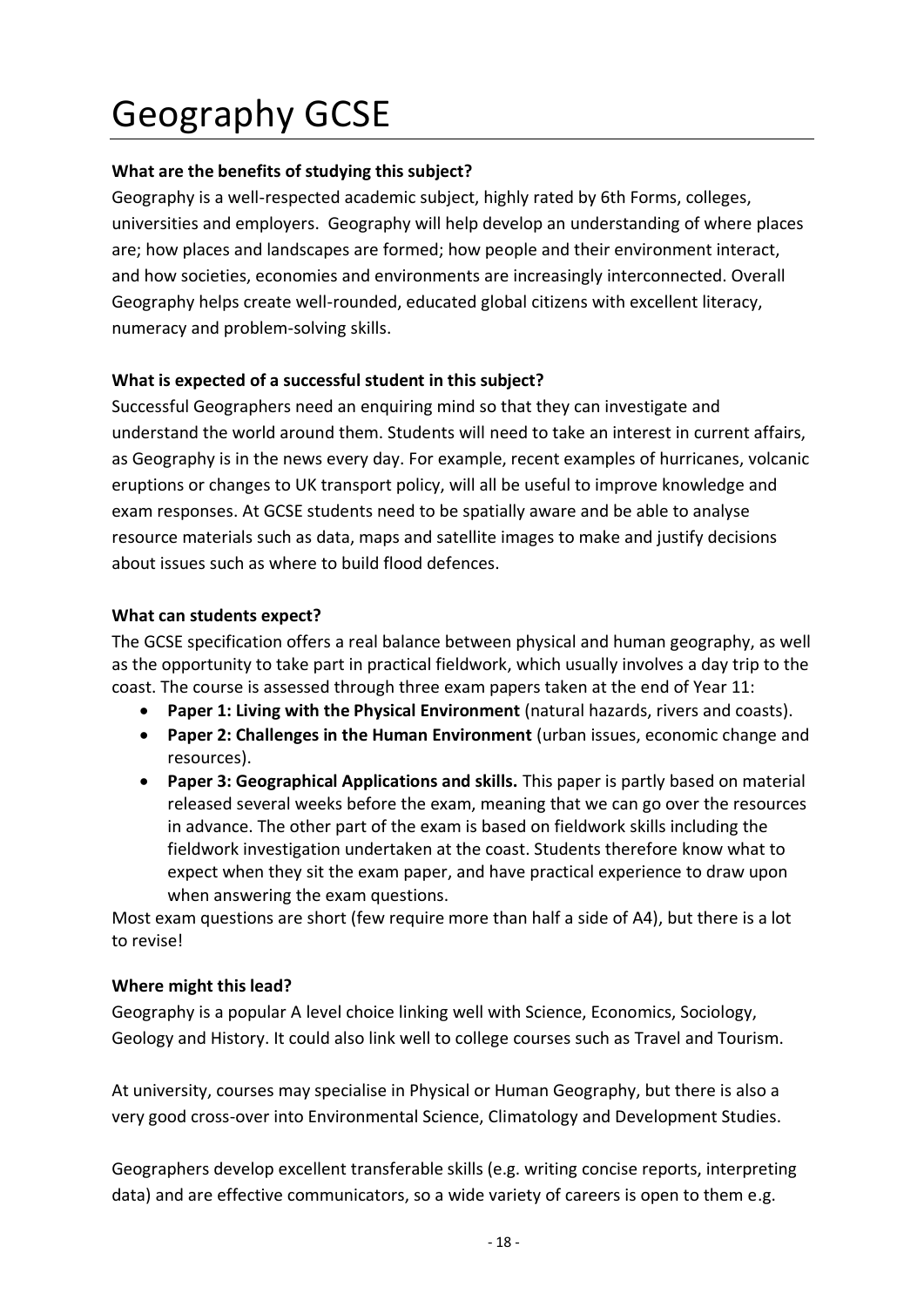- o Environmental management, resource management or wildlife conservation
- o Business analysts, retail merchandisers and buyers
- o Town planning or transport planning and logistics
- o Geographical Information Systems planner
- o Development work with Aid agencies
- o Hydrologist, meteorologist, seismologist (after further study and specialism)

Head of Geography: Mrs Sarah Nugent snugent@lshs.org.uk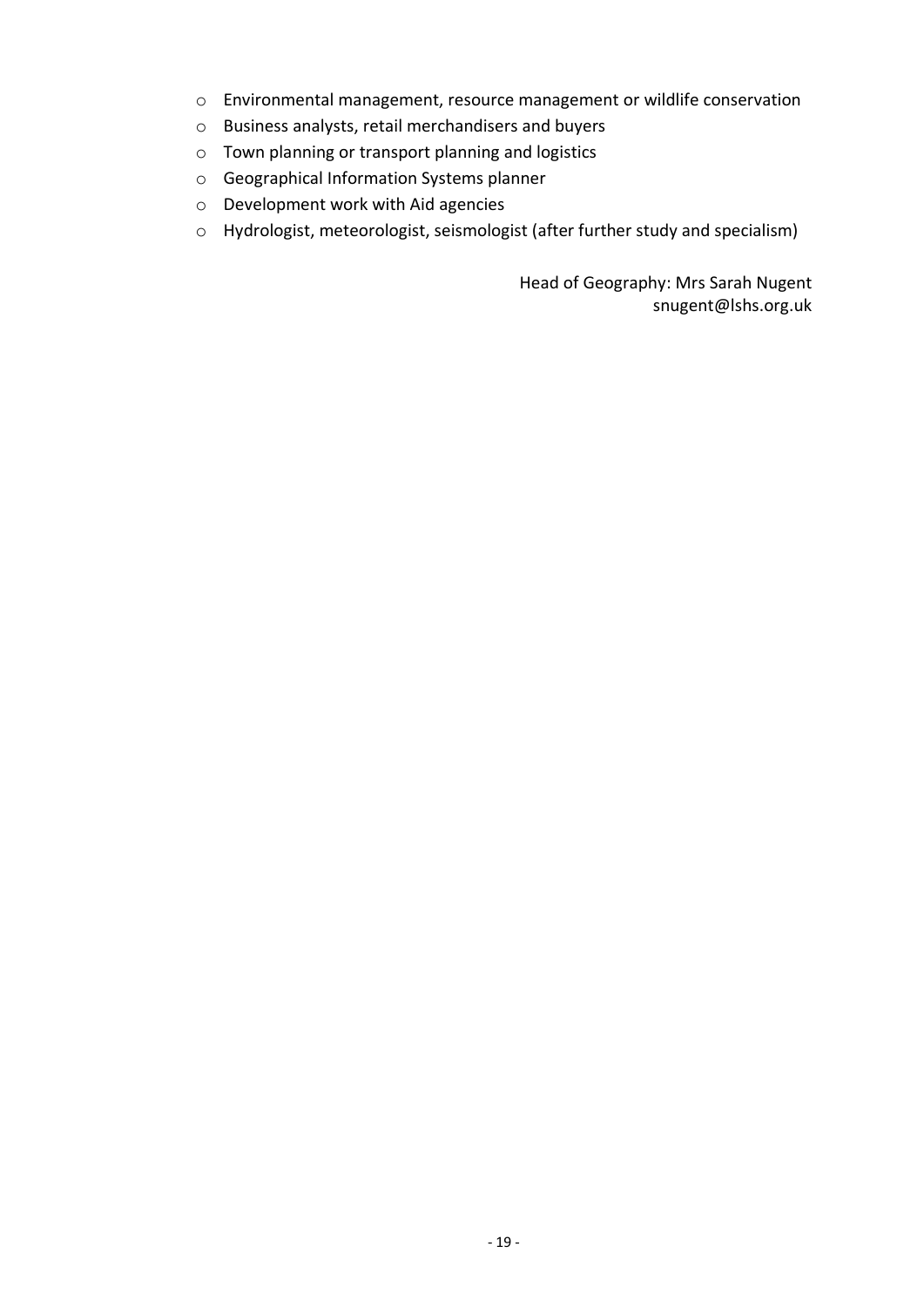# History GCSE

# **What are the benefits of studying this subject?**

History is a well-respected academic subject. It helps students to understand and make sense of the world around them, giving them the historical context of more recent events. History is highly valued by employers and further education providers. By studying it at GCSE, students will continue to develop their core skills, particularly literacy, extended writing and critical thinking.

# **What is expected of a successful student in this subject?**

In order to achieve highly in History, you will need to be well organised and be able to understand difficult political, social and economic concepts. You will need to be proficient in writing at length to produce balanced and sustained arguments. Confidence in handling a range of historical sources is essential to make inferences from sources and analyse them for reliability and utility.

# **What can students expect?**

Students will follow the new Edexcel specification as follows:

- Superpower relations and the Cold War 1941-91. Students will study how ideological differences led to the division of Europe and an arms race.
- Migrants in Britain, c800-present and Notting Hill, c1948-1970. Students will learn how key features in the migration to and within Britain were linked with the key features of society in Britain in the periods studied which drew migrants to Britain.
- Elizabethan England c.1558-88: looking at Elizabeth's reign, government and society.
- Weimar and Nazi Germany c.1918-1939. Students will study the problems facing Germany after World War One and how these difficulties enabled the Nazis to gain power in 1933. Students will also look at the impact of Nazi policies on different sections of society.

They will be taught the course through classroom activities, homework and a number of trips. Students will be assessed with three examinations in the Summer Term of Year 11. **Where might this lead?**

History is a popular A level choice linking well with a wide range of subjects such as Government and Politics, English and Sociology.

- A GCSE in History is excellent preparation for a career in many areas for example Journalism and the Law.
- Historians develop transferable skills such as, critical thinking, interpreting data and developing a written argument.

Head of History: Mrs Karen Melia kmelia@lshs.org.uk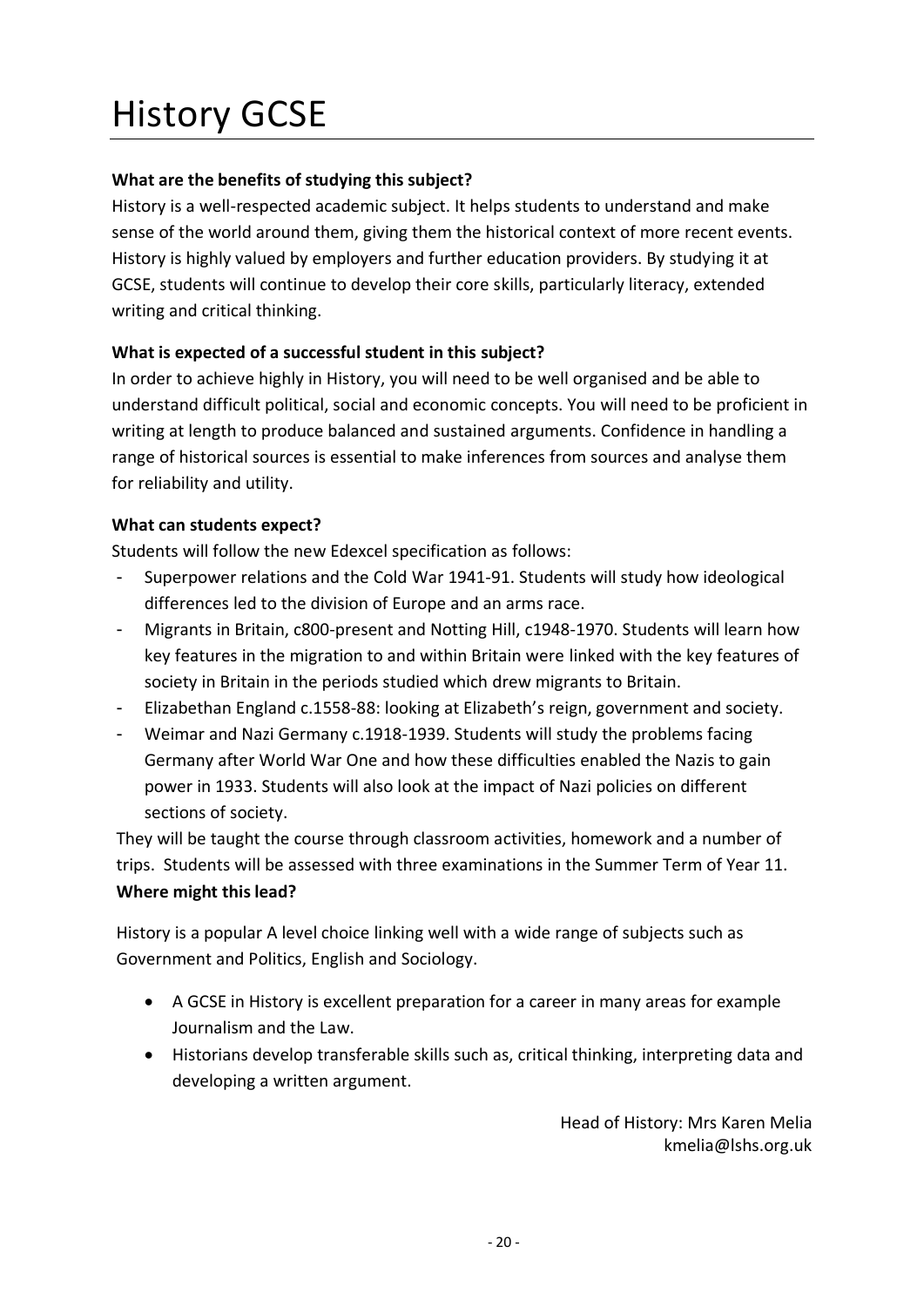# Mathematics GCSE

### **What are the benefits of studying this subject?**

Maths is relevant, interesting and enjoyable. Not only does it increase the chances of employment, it provides the tools to tackle problems in the real world, think logically, and perform helpful calculations.

### **What is expected of a successful student in this subject?**

Students will need to be resourceful and resilient when tackling questions. They should think creatively about tasks, ask intelligent questions and be independent enough to work consistently hard both in school and at home. The students who perform the best are not necessarily those who are good at mental arithmetic, but who are good at problem solving. Inquisitiveness and perseverance go a long way.

#### **What can students expect?**

This is now a linear qualification, with all students expected to sit three 1.5-hour exams at the end of Year 11 (two calculator papers and one non-calculator). Our scheme of work is designed so that topics get taught at a greater depth each year.

This new curriculum requires a stronger ability to solve problems so students should expect to see a certain degree of overlapping topics, to help them prepare for this. Throughout the year, the Maths department will monitor progress by supplying internal examinations.

#### **Where might this lead?**

- Games Designer
- Stockbroker
- Engineer
- Accountant
- Entrepreneur
- Astrophysicist

Head of Mathematics: Mr Phil Worrall pworrall@lshs.org.uk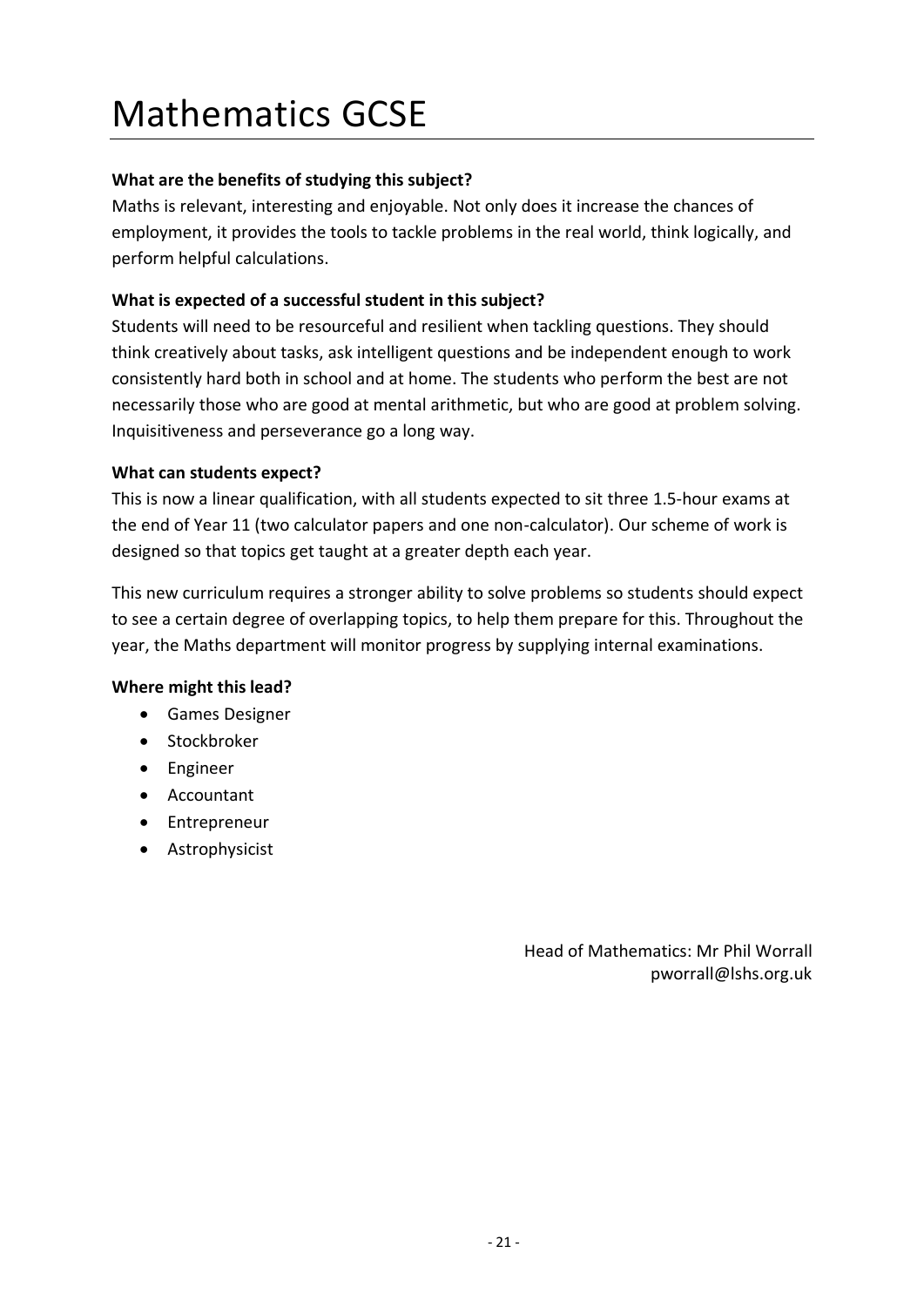# Music GCSE

### **What are the benefits of studying this subject?**

GCSE Music provides students with the opportunity to gain self-confidence through performing to others. It develops team-working skills through performing with others and extends students' creative skills through composing music. It encourages the understanding of the importance of continuous evaluation and refinement in any process. A wealth of scientific research over the last decade is proving that music education is a

powerful tool for attaining young people's full intellectual, social and creative potential. It helps young people to focus their attention for sustained periods of time and gain a sense of empathy for others.

### **What is expected of a successful student in this subject?**

Students are expected to perform regularly on their chosen instrument/voice in a range of solo and ensemble situations. Students need to perform a piece equivalent to grade 4 (although they do not need to have taken any grades) to access the higher-level grades (7- 9). Students will need to compose their own music in any chosen genre. This will culminate in two complete pieces of music being submitted, one to a set brief from the exam board and the other a free task. Students will complete a study of 2 set works and a listening and appraising paper.

#### **What can students expect?**

Each fortnight students will approximately have two performing lessons, one composing lesson and two theory lessons. They will study music from four areas of Study which are Film music, Popular music, music for ensembles and musical forms and devices. Students will be expected to complete a solo and ensemble performance each term and work independently with their instrumental teacher on development of skills in both performing and theory.

#### **Where might this lead?**

- A' level Music or Music Technology
- A career in Music Production
- Music Theatre and Drama Courses
- Many colleges (and Universities) like music on a CV as it shows dedication to independent study.

Head of Arts: Mrs Lucy Ames lames@lshs.org.uk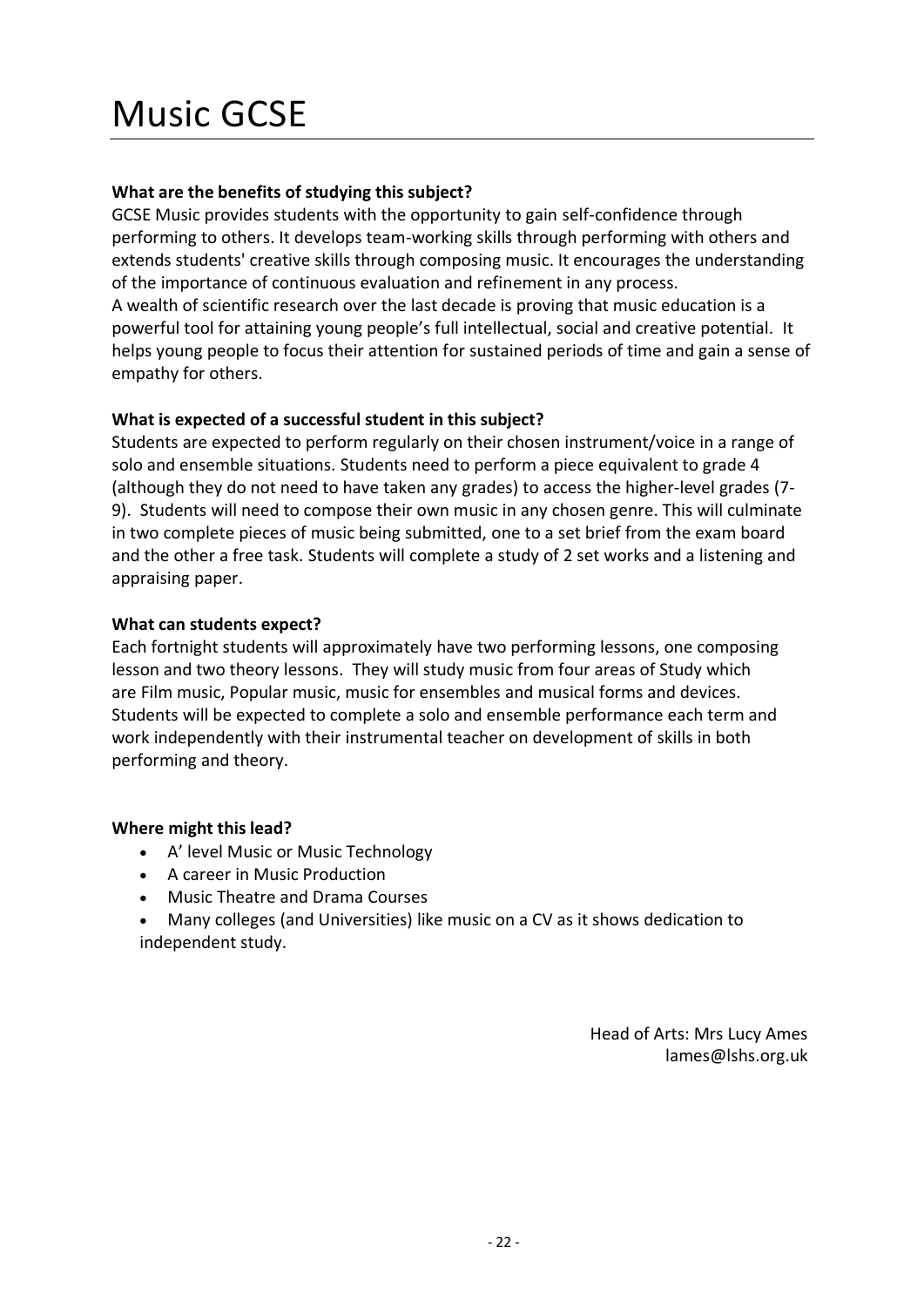# Modern Foreign Language GCSE: French or Spanish

#### **What are the benefits of studying this subject?**

This is an opportunity to grow in confidence and to sharpen your problem-solving skills as you learn to express yourself and communicate well with others who do not share your native language. As your language develops, you will be able to experience first-hand the culture, cinema, music, TV, literature and, above all, the people of French- or Spanishspeaking countries around the world. Added to this, you will gain the necessary qualification for carrying on to study the language at A-Level when you leave LSHS if you wish to, and the skills to pick up another foreign language more quickly later on.

### **What is expected of a successful student in this subject?**

Successful students of MFL embrace challenges and keep on trying, knowing that, like any skill worth acquiring, it will take time and practice to develop. They are ready and willing to speak, even if they are not 100% sure their sentence is completely accurate. They take the initiative to read regularly in their own time and watch video clips in the foreign language on the internet or in the library. They learn vocabulary and spellings and work hard at learning corrections to their work. They are curious about how things are said in another language and enjoy expressing their own personality and sense of humour through French or Spanish. They pursue their own interests and hobbies through the foreign language using the internet as a rich resource.

#### **What can students expect?**

The GCSE syllabus offers the possibility to learn not only about the language but also the culture and customs of the countries where French or Spanish is spoken, with whole units devoted to films, culture, celebrations and festivals.

The final exam consists of 4 tests: listening, reading, speaking and writing (all 25% each). All 4 tests must be of the same tier, either Foundation or Higher, and all take place at the end of Year 11.

#### **Where might this lead?**

• A language qualification is highly valued by universities and by employers who deal with colleagues and clients in other countries. There are many Spanish and French companies operating in the UK, for example the phone operator O2 is owned by Telefónica, in retailing and fashion you have Zara, Mango and Camper. Santander is the largest Spanish bank and has many branches across the UK. Ferrovial (one of the largest transport infrastructure companies in Europe) owns and operates Heathrow, Southampton, Glasgow and Aberdeen airports. Spain being the  $2<sup>nd</sup>$  largest car manufacturer in Europe after Germany, also has companies like Gestamp which designs and manufactures automotive parts. They have 43 factories in Western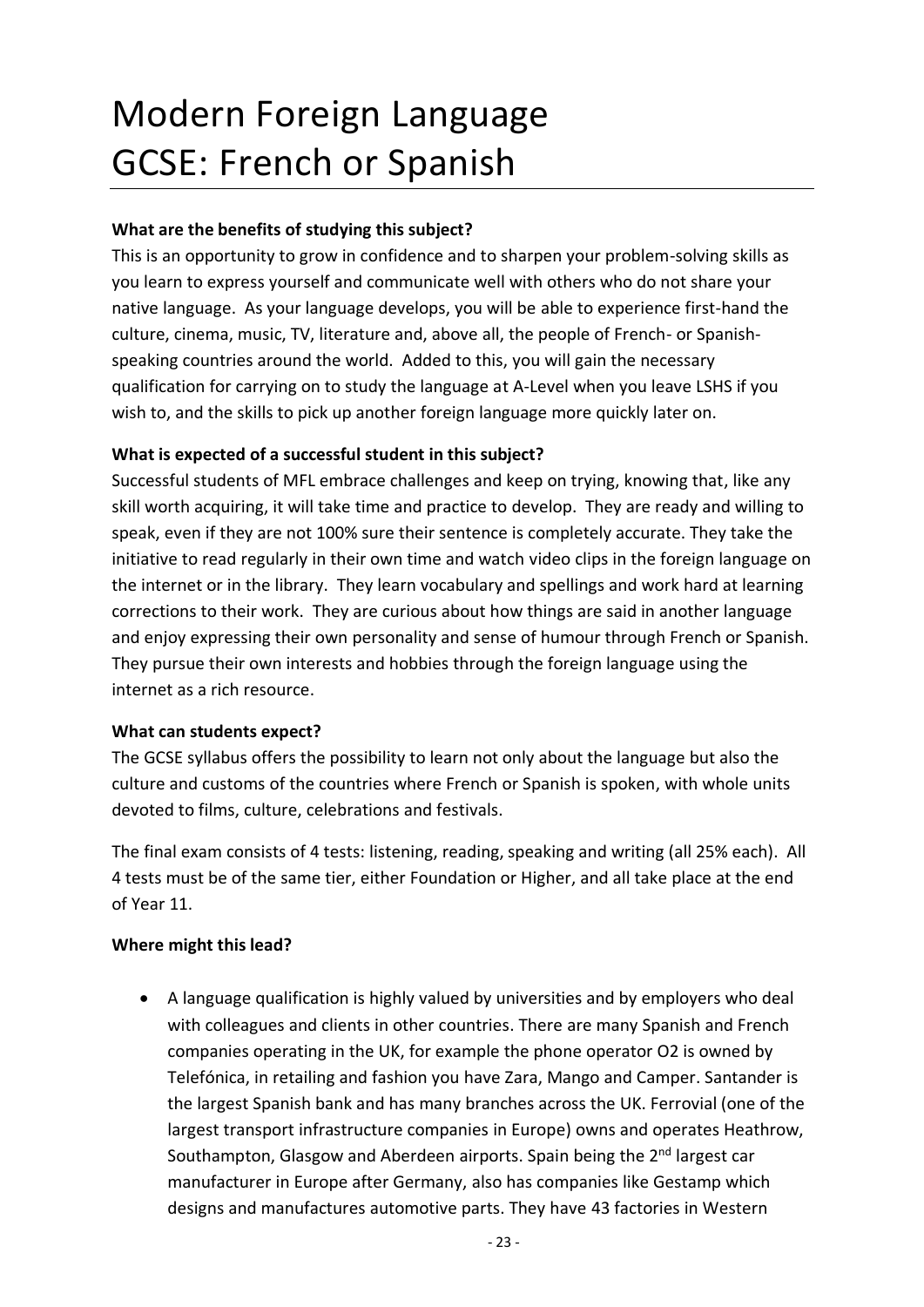Europe, with 7 of those in the UK and a Research and Development Centre also based in the UK. Regarding French, there is a similarly wide range of French companies operating in the UK in different sectors and industries, so having a language qualification could certainly prove useful if working for any of those companies, especially when working in the middle to top levels of management.

• More directly related to languages, other possible career choices could be: Translation, Interpreting, Teaching and Journalism. Indirectly, as illustrated with the examples mentioned above, a language qualification would prove useful in a wide range of industries, including Retail, Tourism, Engineering, Business and Science.

> Head of Modern Foreign Languages: Mr Antonio Mares amares@lshs.org.uk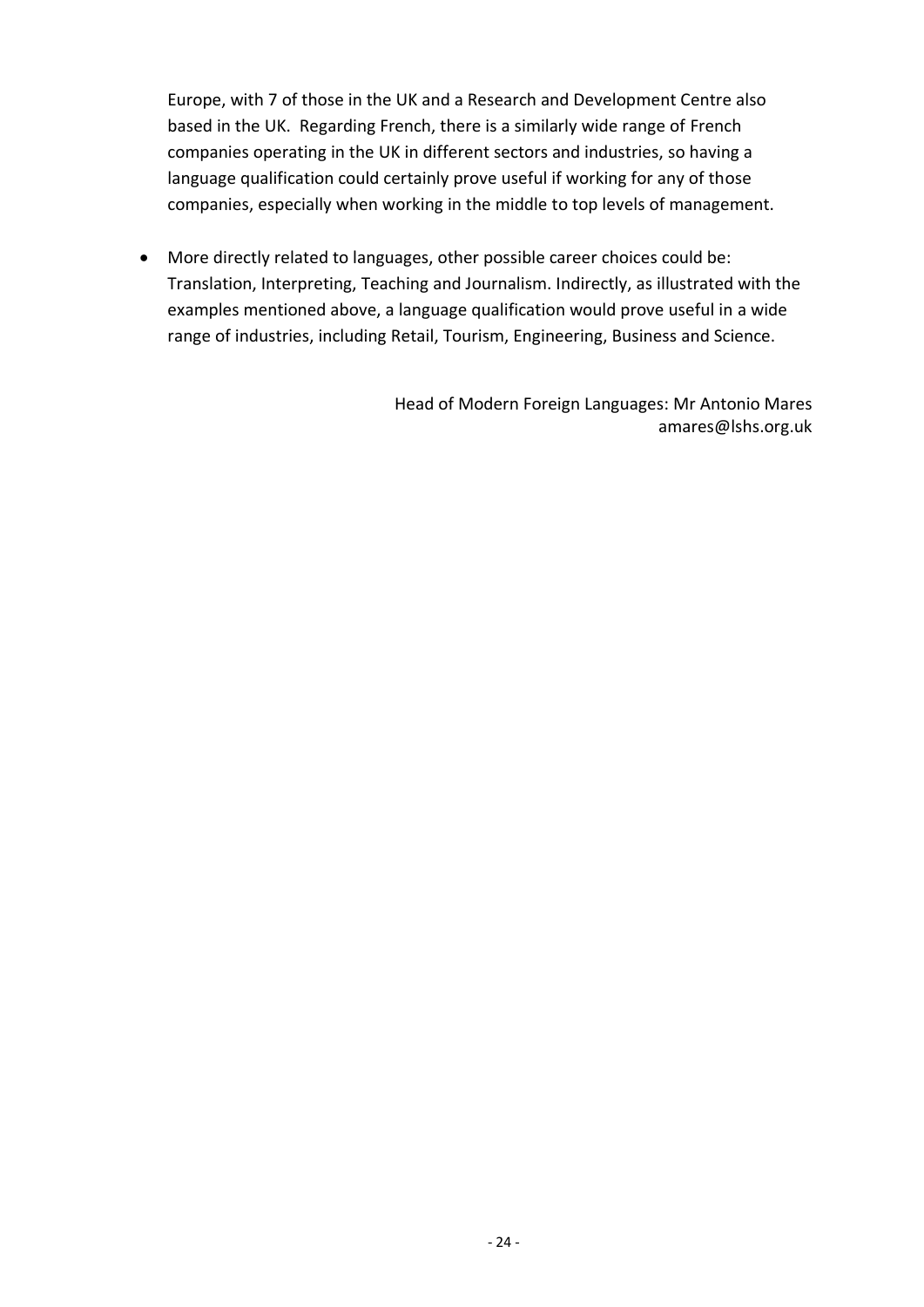# Physical Education GCSE

### **What are the benefits of studying this subject?**

The GCSE course in Physical Education provides pupils with an opportunity to extend their study in both the practical and theoretical aspects of Physical Education. It is designed to make pupils high lever performers in their chosen activities and learn a wide breadth of information and how their bodies adapt to physical exercise and how the world of sport functions. Students will study anatomy and physiology, principles of training, smart goals, health and skill related aspects of fitness, food and diet, training methods and drug misuse, to name a few topics.

#### **What is expected of a successful student in this subject?**

This is a practical and theoretical subject. Theory lessons represent over half of the teaching time. Students will be required to plan, perform and evaluate a training programme, and also to analyse their own success, and the success of others, in order to improve their level of understanding and performance. Pupils will be expected to attend after school practices either at school or at external clubs in their 3 chosen sports. All sports must be played at a competitive level either for school teams or external clubs. It is a requirement that a student opting to study GCSE already plays one sport competitively for an external club.

#### **What can students expect?**

All pupils will study a variety of sports as a class but if students have strengths in sports not covered at school such as skiing, it may be possible to negotiate alternatives with the PE staff, on an assessment only basis. For this, students will need to provide video evidence. The theoretical element is examined by two final written papers both worth 30%, practical is 30%, with an average being taken from 3 sports from a list given by the exam board from 1 team, 1 individual and 1 either team or individual. Coursework is 10%. Where might this lead?

- Further qualifications in PE and or Sport at 6th form or college
- Degree in Physical Education
- Teaching Career in Physical Education. Career in Sport related activities. E.g. Physiotherapist

Head of PE: Miss Sarah Wood swood@lshs.org.uk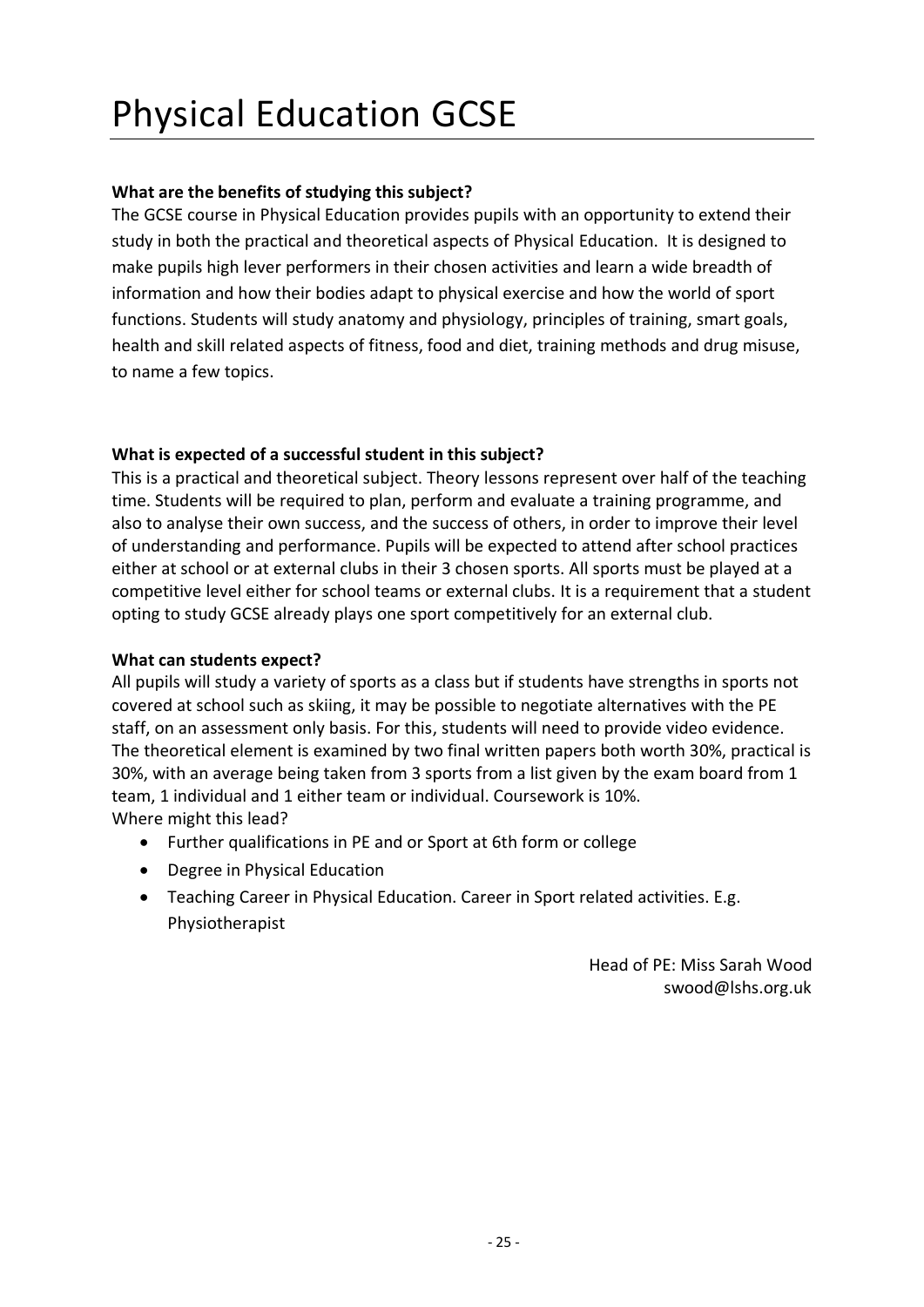# Religious Studies GCSE

#### **What are the benefits of studying this subject?**

RS is a subject that is multi-disciplinary which means that it links to other subjects, however, it is also unique as it gives an opportunity to develop your understanding of religion, philosophy and ethics. RS is a good subject to consider if you are thinking of any career that works with other people, especially when it involves differences of opinion. As with many subjects, RS promotes personal development skills that are useful beyond GCSE. Being able to express an informed opinion, listen to others and form arguments are transferable skills.

### **What is expected of a successful student in this subject?**

It is academically rigorous and requires a high level of written skills, such as note taking, referencing and evaluation. It is important to be open-minded, to able to express an informed opinion, to listen to others and to form logical arguments.

#### **What can students expect?**

The AQA GCSE course is divided in to two papers: Religions and Themes

**Religions:** Christianity and Islam

**Themes:** Religious, philosophical and ethical

Theme A: Relationships and families. Including the study of sexual relationships before and outside marriage, attitudes to marriage and divorce and gender equality and roles.

Theme B: Religion and life. Including the study of abortion, euthanasia and the origin and value of the universe and life.

Theme C: The existence of God and revelation. Including the study of philosophical arguments for the existence of God and divine revelation.

Theme E: Religion, crime and punishment. Including the study of causes of crime, the aims of punishment and the death penalty

#### **How it's assessed**

-Written exams

-2 x 1 hour 45 minutes exams

-2 x 96 marks, plus 9 marks for spelling, punctuation and grammar (SPaG)

#### **Where might this lead?**

- GCSE RS is looked on favourably as a subject which gives foundation to go on to study many other subjects. For example, Law, Philosophy, Sociology, and Psychology.
- RS is a good subject to consider if you are thinking of any career that works with other people, especially when it involves differences of opinion. For example, medicine, law, social work, public services and education.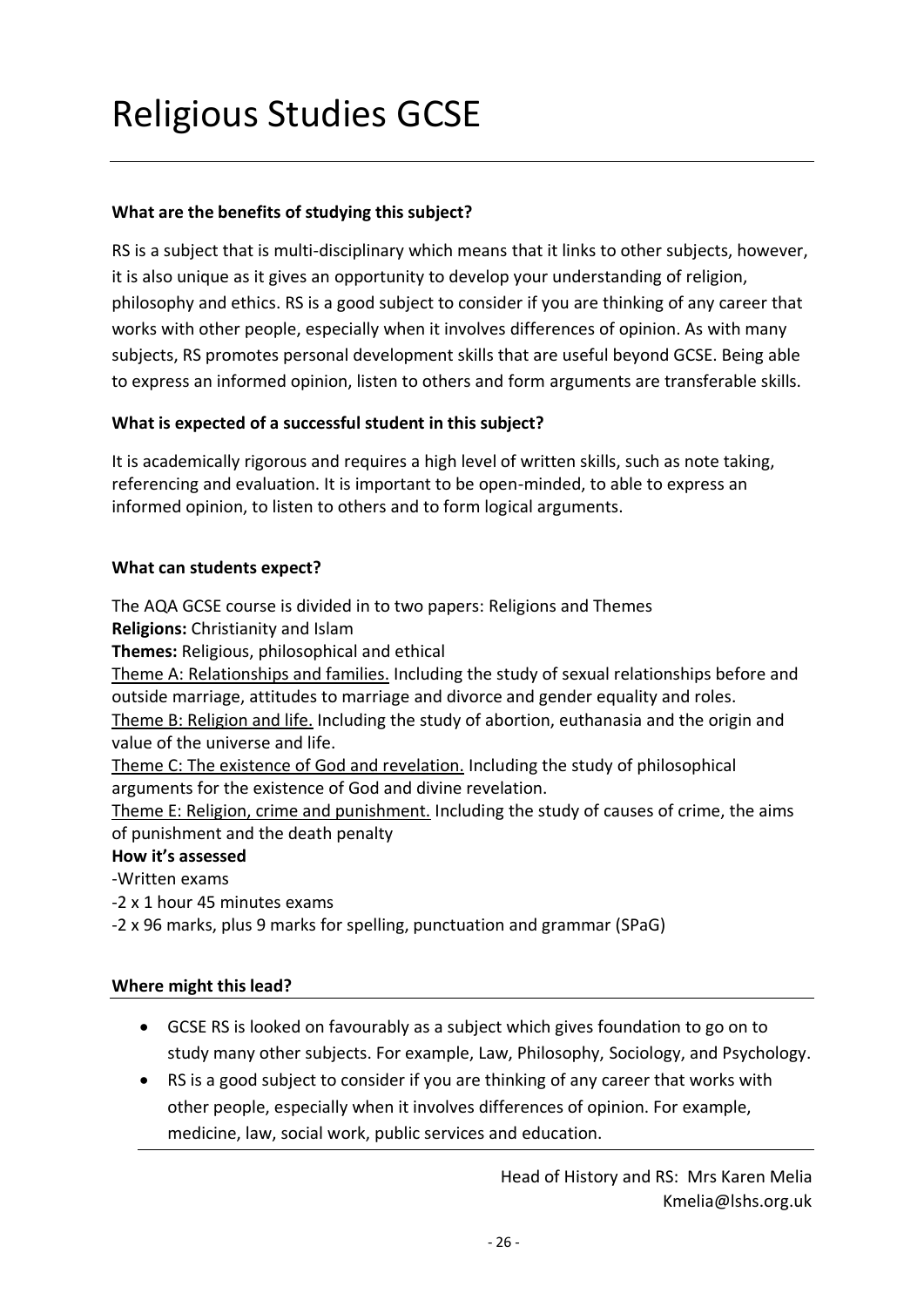# Combined Science Trilogy

### **What are the benefits of studying this subject?**

The Combined Science Trilogy is the compulsory component of our science curriculum. It is a two-year course which is designed to inspire and challenge all abilities. This is a double award: equivalent to two GCSEs. It covers aspects of all three Sciences and will provide an excellent grounding in Science for pupils who either wish to progress to A level or to other subjects.

Science has something to offer every pupil. Many courses and jobs have a direct requirement for a good knowledge of Science and because it is held in high regard it can generally improve your job prospects.

#### **What is expected of a successful student in this subject?**

We expect all pupils to be actively involved in lessons particularly with the practical element. There is no coursework requirement in the course but there will be a commitment to complete 16 practicals over the lesson time which students will need to document in a practical book and which will be examined within the exams.

#### **What can students expect?**

The course is spread over 2 years and will cover topics in Biology, Chemistry and Physics.

At the end of the course of study in 2018 there will be six exam papers. Each will assess knowledge and understanding from distinct areas. There will be 2 exams each in Biology, Chemistry and Physics and each exam will be I hr. 15 min in duration.

#### **Where might this lead?**

- Progression to A level Biology, Physics or Chemistry.
- All Medical Careers and Veterinary Science
- Engineering, Electrical and Construction careers
- Catering careers
- Forensic Science

Head of Science: Mrs Clare Riches criches@lshs.org.uk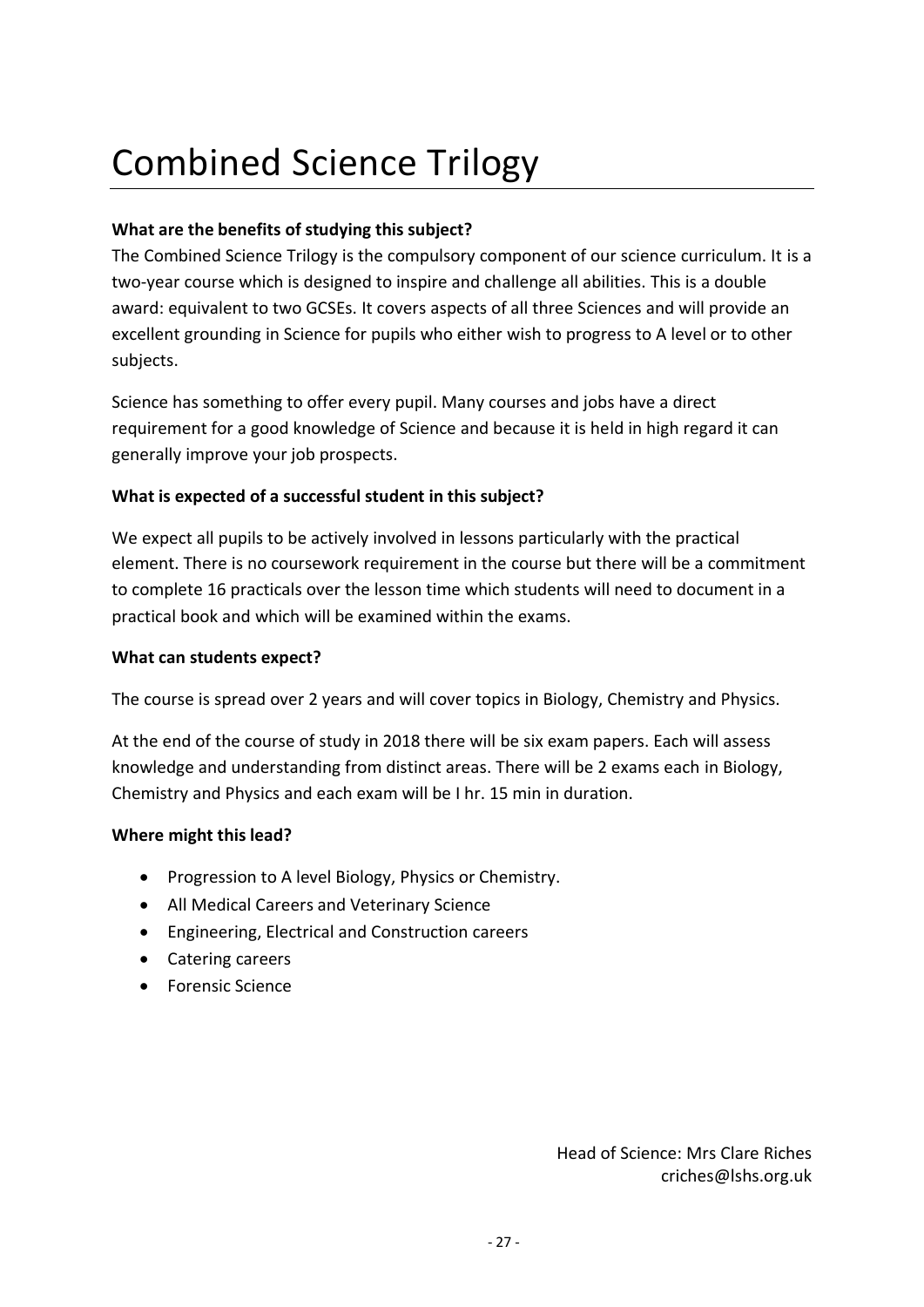# Triple Science

# **What are the benefits of studying this subject?**

Triple Science will be taught to our top set science students during their core science curriculum and during their form time (they will be grouped together as a tutor group from September). It is a two-year course which is designed to extend pupils who have a keen interest in all three Sciences. Students that study Triple Science will leave school with three separate GCSE qualifications in Biology, Chemistry and Physics.

### **What is expected of a successful student in this subject?**

As with combined science there is no coursework requirement but there will be a commitment to complete 8 practicals in each subject within the lesson time and which students will need to document in a practical book. The practical content will be examined within the exams.

#### **What can students expect?**

The course is spread over 2 years and will cover Biology, Chemistry and Physics.

At the end of the course of study there will be six exam papers. Each will assess knowledge and understanding from distinct areas. There will be 2 exams each in Biology, Chemistry and Physics and each exam will be I hr. 45 min in duration.

#### **Where might this lead?**

Many and varied careers. Just a few include.

- A level Biology, Physics or Chemistry courses.
- All Medical Careers including Medicine, Dentistry, Nursing and Veterinary Science
- Cancer Research
- Architect
- Robotics

Head of Science: Mrs Clare Riches criches@lshs.org.uk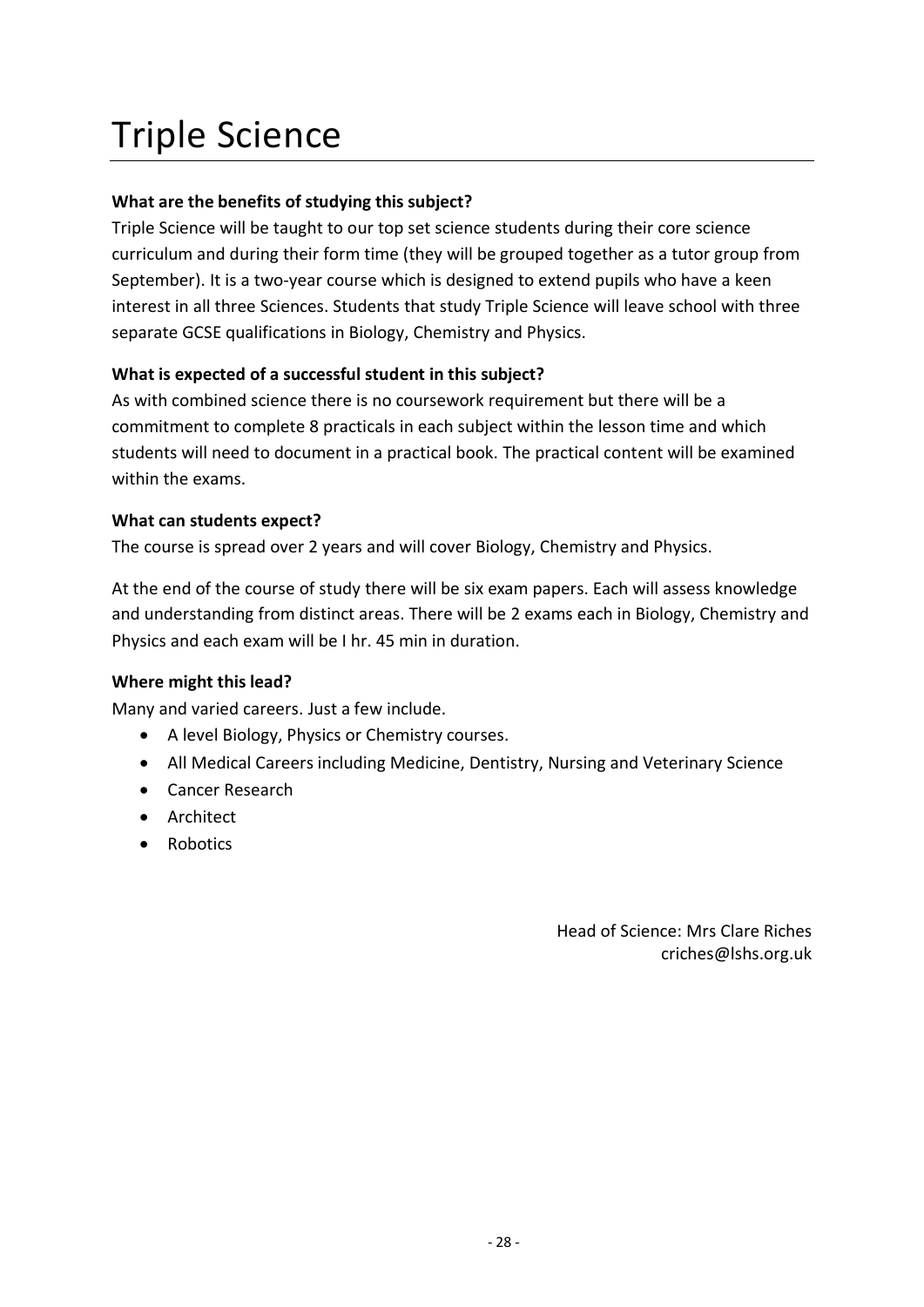# **1. What would happen if too few students chose an option?**

An option may not run if demand is significantly lower than anticipated.

# **2. What would happen if too many students chose an option?**

Our class sizes are determined by health and safety considerations as well as the resources required to offer a high quality of teaching and learning for our students. If an option is oversubscribed, we will review these factors. We will also explore other options with students, considering their reserve choices and each individual case with great care.

# **3. What is the EBACC and do I need one?**

The English Baccalaureate comprises 5 GCSE subjects: English, Mathematics, a Science subject (including Computer Science), a humanities subject (History or Geography) and a Foreign Language. It is not a qualification in itself. However, this combination of subjects is regarded by some as demonstrating academic excellence. That is why it is sometimes used as a performance measure in school league tables. Some A Level providers may also use it as an entry requirement for academic subjects. Our view is that following an EBACC route is more likely to open doors to post 16 qualifications than close them. However, we cannot always predict the entry requirements of Further Education institutions and we recommend that pupils research the entry requirements of institutions and courses that they may intend to apply for. Above all, it is an aspirational and balanced curriculum choice.

# **4. Why do I have to put reserve choices?**

Sometimes subjects clash on a school timetable in such a way that they cannot be taken together. *Before* we decide on which subjects will clash, we are waiting to know the preferred options choices of every year nine pupil. Once we know the options preferences of every student, we will arrange our timetable to keep clashes to the minimum and to meet the preferences of the majority. This process also involves considering the availability of specialist teachers and specialist classrooms.

> Assistant Headteacher: Miss Amy Coombe acoomb[e@lshs.org.uk.](mailto:tstevens@lshs.org.uk)